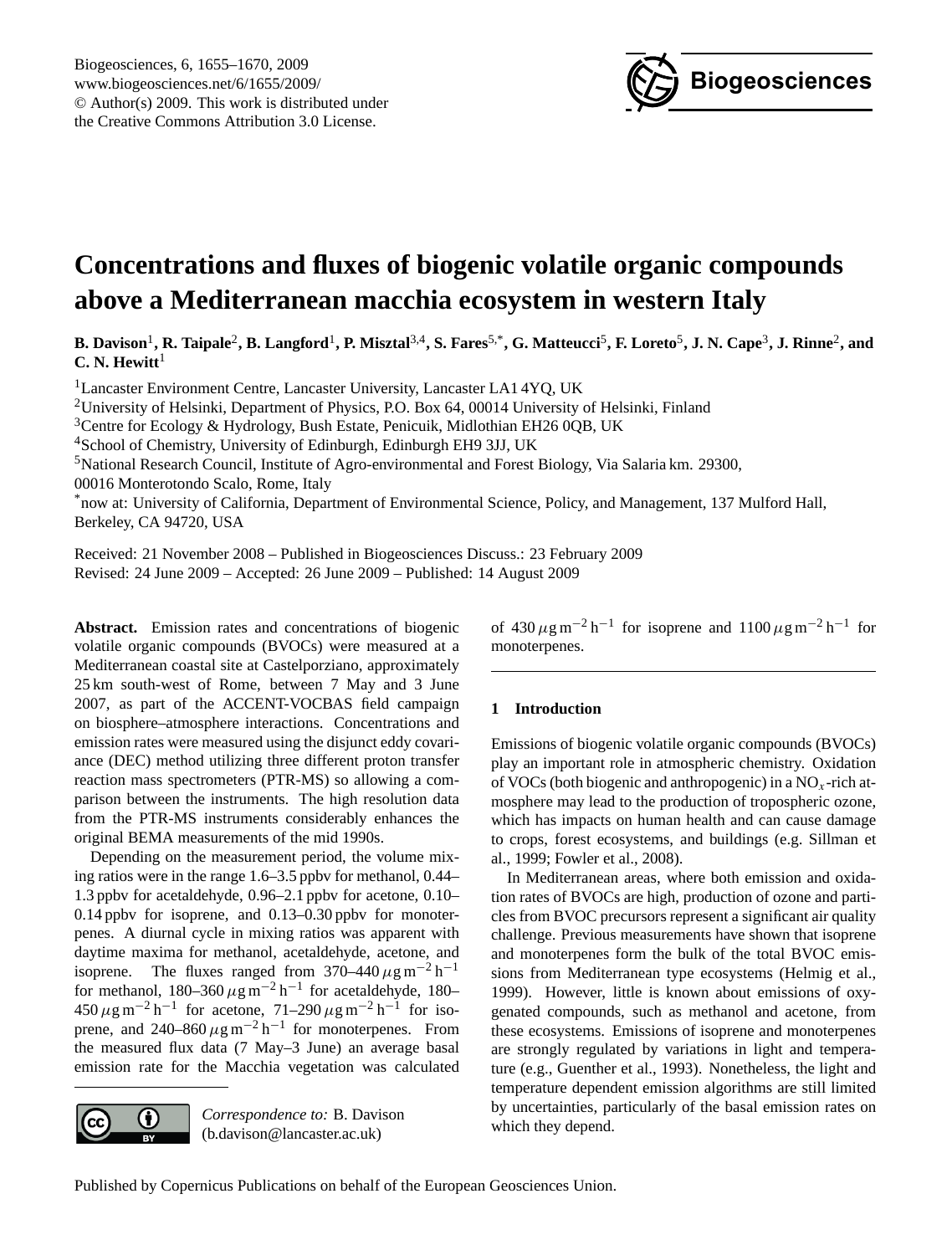To better understand the processes controlling photochemical pollution episodes, regional and global scale BVOC emission models have been developed. Until recently, many model estimates for biogenic emissions from Mediterranean type ecosystems (Guenther et al., 1995; Simpson et al., 1999), which could include regions of Chile, California, South Africa, Australia, and Europe, were calculated using basal emission rates determined for Californian Mediterranean type ecosystems only (Owen et al., 1997). However isoprene and monoterpene emissions both tend to be very species specific, which generates considerable uncertainty in the model.

In recent years, efforts have been made to determine emission rates for a number of Mediterranean type ecosystems. In Europe, BVOC emissions in the Mediterranean area were extensively studied as part of the Biogenic Emissions in the Mediterranean Area (BEMA) project (Bertin et al., 1997; Ciccioli et al., 1997; Kesselmeier et al., 1997; Owen et al., 1997, 2001, 2002; Seufert et al., 1997; Street et al., 1997; Valentini et al., 1997). The BEMA project focused on emissions from the Castelporziano nature reserve near Rome, Italy. As the site comprised a number of vegetation types, both species specific and averaged ecosystem (forest, pseudosteppe, or macchia) emission rates could be calculated, which allowed improved modelled BVOC emission estimates within this region.

Since the BEMA campaigns there have been improvements in analytical techniques for VOCs. The advent of proton transfer reaction mass spectrometry (PTR-MS) has allowed online VOC measurements at ambient mixing ratio levels (e.g., Hansel et al., 1995; Lindinger et al., 1998; de Gouw and Warneke, 2007; Hayward et al., 2004; Tani et al., 2003; Hewitt et al., 2003). The ability of the PTR-MS to measure VOC mixing ratios at the pptv (parts per trillion by volume) level with a response time of a second or less has enabled the use of the PTR-MS instrument in micrometeorological flux measurement methods such as disjunct eddy covariance (DEC) (Rinne et al., 2001; Karl et al., 2002).

This paper presents the results of the mixing ratio and flux measurements made at Castelporziano within the frame of the ACCENT-VOCBAS campaign on biosphere–atmosphere interactions (for an overview, see Fares et al., 2009).

The determination of ecosystem scale emission potentials for terpenoids from species diverse ecosystems, such as Macchia, using species specific leaf level measurements is challenging. Thus micrometeorological flux measurement techniques can be very useful as ecosystem scale emission potentials can be derived directly using these measurements (e.g. Rinne et al., 2001). One specific aim of this study is to derive the terpenoid emission potentials for the Macchia and compare them with the ones derived by leaf level measurements.

The measurements conducted in many ecosystems have shown considerable emissions of non-terpenoid VOCs, such as methanol and acetone. However, our knowledge on the emission of these compounds from many ecosystems and regions is still far from complete. The second major aim of this study is to quantify the emissions of non-terpenoid VOC emissions in relation to terpenoid emissions.

## **2 Methods**

## **2.1 Measurement site**

The Presidential Estate of Castelporziano (41° 40' 49" N, 12°  $23'$  31" E) is located about 25 km to the south-west from the city centre of Rome, Italy. It covers an area of  $60 \text{ km}^2$  and has a coastline of 5 km (for a detailed description of the site and the reason for its choice see Fares et al., 2009). Due to restricted public access, a number of Mediterranean ecosystem types have been preserved (e.g., macchia and pseudosteppe). The estate has few roads and low traffic but is bounded on its north-west by the busy Ostia-Rome commuter road. The smaller SS601 public road transects the southern edge creating a boundary between the high and low macchia. The low macchia was chosen as the site for this study.

A measurement tower was erected in a slight valley depression separated from the sea by two lines of sand dunes. The vegetation in the vicinity of the tower consisted mainly of *Arbutus unedo*, *Rosmarinus officinalis*, *Quercus ilex*, *Phillyrea angustifolia*, and *Erica multiflora* (Fares et al., 2009). The average canopy height, 1.2 m, was estimated by calculating the weighted average of the average heights of these main species, which covered 80% of the total area of 1070 m<sup>2</sup> around the tower. The weight factor was the proportion of the total area covered by a particular species. A forest of 23 km<sup>2</sup> dominated by Holm oak (*Quercus ilex*) was located approximately 1 km to the north-east (Seufert et al., 1997).

#### **2.2 Measurement setup and procedure**

Commercial PTR-MS instruments (Ionicon Analytik GmbH) were used in the measurements. Lancaster University (LU) and the National Research Council and University of Helsinki (CNR-UH) used two instruments which both featured two turbomolecular pumps, a heated silica steel inlet system, and a 9.6 cm long stainless steel drift tube. According to the manufacturer, the response time was about 1 s for these instruments. The PTR-MS used by the Centre for Ecology & Hydrology (CEH) contained a third turbomolecular pump and its response time was about 0.2 s.

Each group used its own measurements regime so allowing the opportunity to compare these. The measurement setup used by LU and CEH during the first measurement period consisted of a three-dimensional ultrasonic anemometer (Gill Instruments Ltd., Solent R2), and two PTR-MS instruments. LU also used a humidity sensor (Honeywell International, Inc., HIH-4000-001) and an ozone monitor (2B Technologies, Inc., 205 dual beam). The anemometer was mounted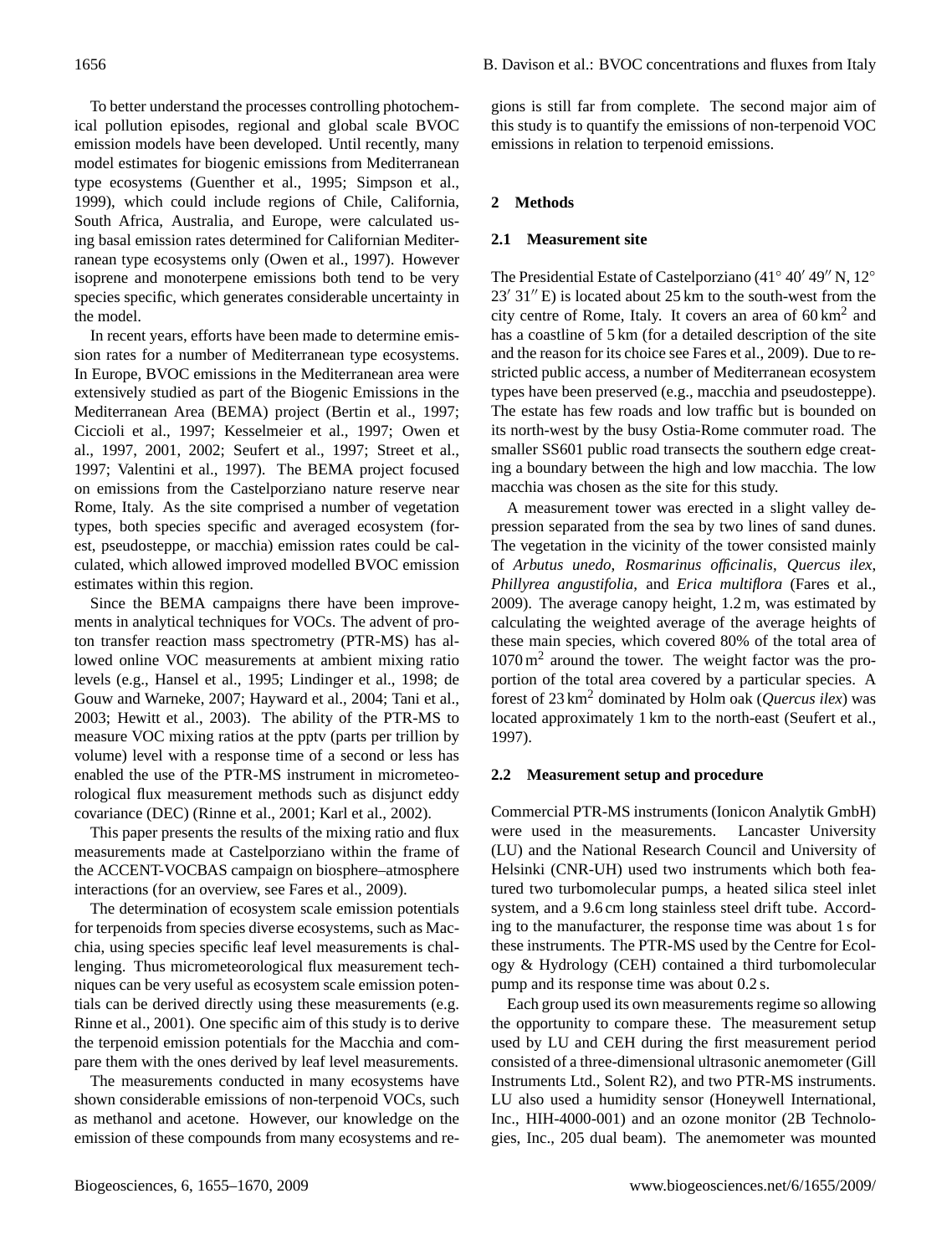**Table 1.** PTR-MS measurement cycles, the compounds contributing to the measured masses, and the PTR-MS integration, or dwell, times. For LU and CEH the cycle length was 1.4 s in the micrometeorological flux measurements **(A)** and 7.1 s in the ambient mixing ratio measurements **(B)**. For CNR-UH the cycle lengths were 13.3 and 37.5 s, respectively.

| Protonated mass [amu] and contributing compound(s) |                           | Formula                         |                          | Dwell time $[s]$  |                          |                          |  |
|----------------------------------------------------|---------------------------|---------------------------------|--------------------------|-------------------|--------------------------|--------------------------|--|
|                                                    |                           | LU and CEH                      |                          |                   | <b>CNR-UH</b>            |                          |  |
|                                                    |                           | A                               | B                        | $\mathbf{A}$      | $\, {\bf B}$             |                          |  |
| 21                                                 | water isotope             | $H_2^{18}O$                     | 0.1                      | 0.1               | 0.1                      | 0.1                      |  |
| 33                                                 | methanol                  | CH <sub>4</sub> O               | 0.2                      | $\equiv$          | 1.0                      | 2.0                      |  |
| 37                                                 | water cluster             | $(H_2O)_2$                      | $\equiv$                 | $\qquad \qquad -$ | 0.1                      | $\overline{\phantom{0}}$ |  |
| 39                                                 | water cluster isotope     | $H2OH218O$                      | 0.1                      |                   | $\overline{\phantom{0}}$ | 0.1                      |  |
| 42                                                 | acetonitrile              | $C_2H_3N$                       | $\overline{\phantom{0}}$ |                   |                          | 2.0                      |  |
| 45                                                 | acetaldehyde              | $C_2H_4O$                       | 0.2                      |                   | 1.0                      | 2.0                      |  |
| 55                                                 | water cluster             | (H <sub>2</sub> O) <sub>3</sub> | $\equiv$                 |                   | 0.1                      | 0.1                      |  |
| 59                                                 | acetone                   | $C_3H_6O$                       | 0.2                      |                   | 1.0                      | 2.0                      |  |
| 63                                                 | dimethylsulfide           | $C_2H_6S$                       |                          | 1.0               | $\equiv$                 | 2.0                      |  |
| 69                                                 | isoprene                  | $C_5H_8$                        | 0.2                      |                   | 1.0                      | 2.0                      |  |
|                                                    | methylbutenol<br>frag-    |                                 |                          |                   |                          |                          |  |
|                                                    | ment                      |                                 |                          |                   |                          |                          |  |
| 71                                                 | methacrolein              | $C_4H_6O$                       |                          |                   | 1.0                      | 2.0                      |  |
|                                                    | methyl vinyl ketone       | $C_4H_6O$                       |                          |                   |                          |                          |  |
| 73                                                 | methyl ethyl ketone       | $C_4H8O$                        |                          | 1.0               |                          | $\overline{\phantom{0}}$ |  |
| 77                                                 | peroxyacetyl<br>nitrate   | $C_2H_3NO_5$                    |                          | 1.0               |                          |                          |  |
|                                                    | fragment                  |                                 |                          |                   |                          |                          |  |
| 79                                                 | benzene                   | $C_6H_6$                        |                          | 1.0               |                          | 2.0                      |  |
| 81                                                 | frag-<br>monoterpene      |                                 | 0.2                      |                   | 1.0                      | 2.0                      |  |
|                                                    | ments                     |                                 |                          |                   |                          |                          |  |
|                                                    | hexenal fragment          |                                 |                          |                   |                          |                          |  |
| 83                                                 | $cis$ -3-hexenol fragment |                                 |                          |                   | $1.0\,$                  | 2.0                      |  |
|                                                    | hexanal fragment          |                                 |                          |                   |                          |                          |  |
| 87                                                 | methylbutenol             | $C_5H_{10}O$                    |                          |                   | 1.0                      | 2.0                      |  |
| 93                                                 | toluene                   | $C_7H_8$                        |                          | 1.0               |                          | 2.0                      |  |
| 99                                                 | hexenal                   | $C_6H_{10}O$                    |                          |                   | 1.0                      | 2.0                      |  |
| 101                                                | $cis$ -3-hexenol          | $C_6H_{12}O$                    |                          |                   | 1.0                      | 2.0                      |  |
|                                                    | hexanal                   | $C_6H_{12}O$                    |                          |                   |                          |                          |  |
| 107                                                | xylenes                   | $C_8H_{10}$                     |                          | 1.0               | $\overline{\phantom{0}}$ | 2.0                      |  |
| 113                                                |                           |                                 |                          |                   | 1.0                      | 2.0                      |  |
| 121                                                | C <sub>9</sub> aromatics  |                                 |                          | 1.0               |                          | $\overline{\phantom{0}}$ |  |
| 137                                                | monoterpenes              | $C_{10}H_{16}$                  | 0.2                      |                   | 1.0                      | 2.0                      |  |
| 157                                                |                           |                                 | $\overline{\phantom{0}}$ | $\equiv$          | $\equiv$                 | 2.0                      |  |

at 5 m above ground on the south-west corner of the measurement tower. This position gave a fetch of approximately 300 m to the north-west, more than 500 m to the south-east, but less than 60 m in the two major wind directions (southwest and north-east). The analytical instrumentation was housed in an air-conditioned cabin 10 m to the south-east of the tower. A 20 m length of 3/8 inch Teflon tube, heated to avoid condensation was used as the main sampling line taking air at  $181$  min<sup>-1</sup> from a position 30 cm below the anemometer.

The PTR-MS instruments sampled from the main sampling line at  $0.251 \text{min}^{-1}$ . They were optimised to an  $E/N$ ratio of 128 Td using a drift tube pressure, temperature, and voltage of 2.02 hPa, 45◦C, and 500 V, respectively. The reaction time was  $100 \mu s$  and the count rate of  $H_3O^+H_2O$ ions was 1.2–2.6% of the count rate of  $H_3O^+$  ions, which was  $(1.6-3.1) \times 10^6$  counts s<sup>-1</sup>. The data from the ultrasonic anemometer and PTR-MS were logged into the same computer using a programme written in LabView (National Instruments Corp.). The humidity sensor and ozone monitor sampled from the main line at a rate of 0.5 Hz and ancillary measurements of air pressure, temperature, photosynthetically active radiation, and  $CO<sub>2</sub>$  and  $H<sub>2</sub>O$  mixing ratios were recorded by an environmental gas analyser (PP Systems, EGM-4) with a time resolution of 20 s.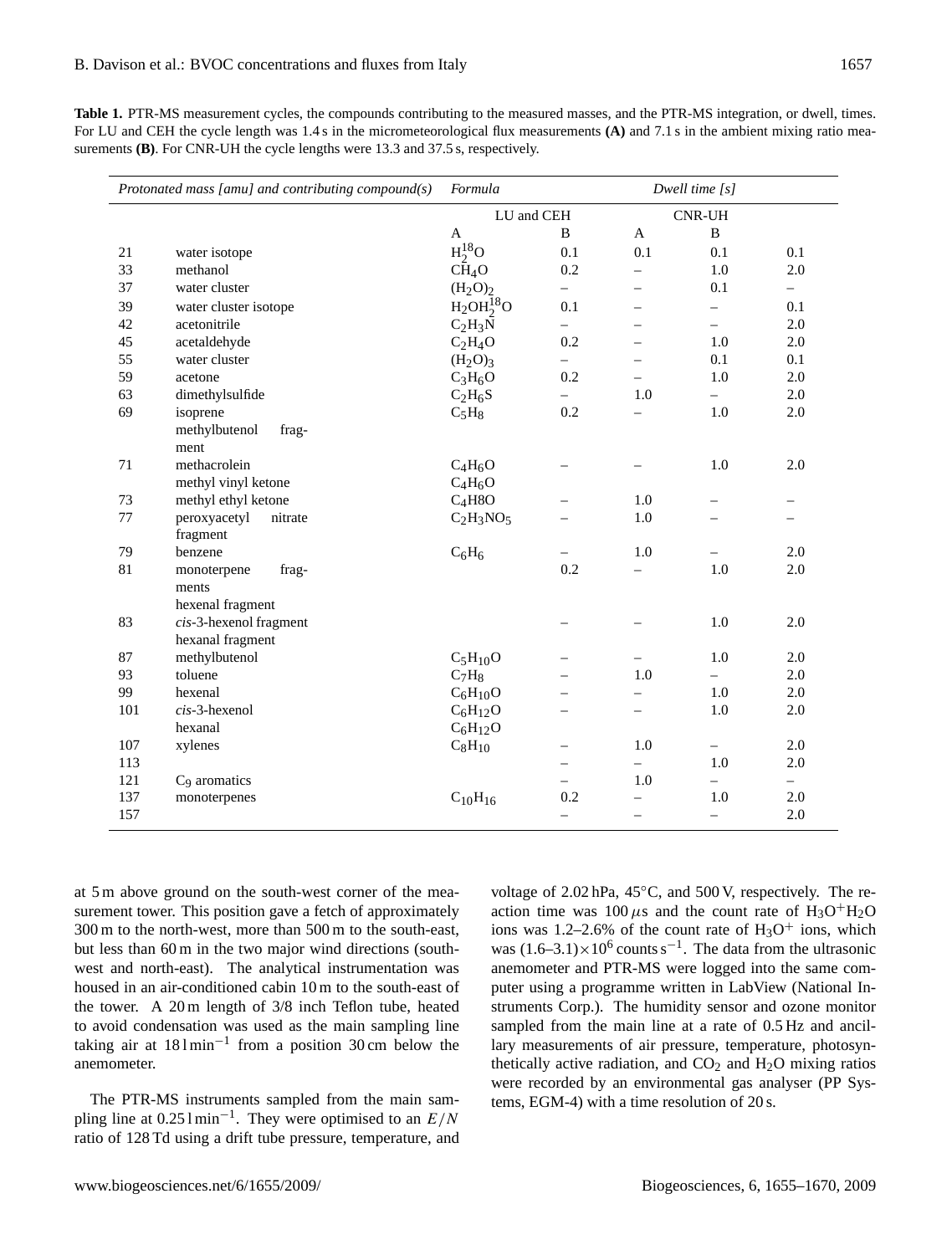Both PTR-MS instruments measured in three modes: flux, ambient mixing ratio, and zero air. Each instrument measured zero air for a 5-min period each hour followed by a 25 min flux measurement period and then a 5-min mixing ratio measurement period before a second 25-min flux measurement period. Zero air was generated by passing ambient air through a glass tube containing a platinum catalyst powder at 0.5 l min−<sup>1</sup> . In the flux measurements, the PTR-MS measurement cycle contained eight masses, of which six were related to BVOCs (Table 1). The PTR-MS integration, or dwell, time was 0.2 s for each BVOC-related mass and the total measurement cycle length was 1.4 s. This corresponded to approximately 1070 measurements over the 25-min flux averaging period. In the ambient mixing ratio measurements, seven BVOC-related masses were measured within a PTR-MS measurements cycle of 7.1 s (Table 1) with an integration time of 1 s for each VOC-related mass.

The measurement setup of CNR-UH during the second measurement period consisted of a three-dimensional ultrasonic anemometer (R. M. Young Company, model 81000) and a PTR-MS. As in the setup of LU and CEH, the anemometer and the inlet of the main sampling line were attached to the measurement tower at 5 m above ground and the PTR-MS was housed in the air-conditioned cabin. The main sampling line, unheated was 25 m long, its inner diameter was 8 mm, and it was made of Teflon (PTFE). Previous test had shown line losses to be minimal provided no condensation was in the line. As the building housing the PTR-MS was warmer than outside, despite air conditioning condensation was considered unlikely. A continuous flow of 25 l min−<sup>1</sup> was used in the main line and a side flow of 0.12 l min−<sup>1</sup> was taken into the PTR-MS via a 1.5 m long PTFE tube, which had an inner diameter of 1.6 mm. A PTFE filter (1 $\mu$ m pore size, LI-COR, Inc., part number 9967-008) was installed in front of the PTR-MS inlet to prevent particles from entering the instrument.

The operating parameters of the PTR-MS were held constant during the measurement period (20 May–3 June), except for the secondary electron multiplier voltage, which was optimized before every calibration. The drift tube pressure, temperature, and voltage were 2.2 hPa, 55◦C, and 600 V, respectively. The parameter  $E/N$  was about 130 Td and the reaction time was about 97  $\mu$ s. The count rate of H<sub>3</sub>O<sup>+</sup>H<sub>2</sub>O ions was 1–9% of the count rate of  $H_3O^+$  ions, which was  $(2.9-5.5) \times 10^6$  counts s<sup>-1</sup>.

The wind measurements were conducted continuously at a sampling frequency of 20 Hz and the data were recorded on a different computer than the BVOC data. The BVOC measurement procedure was controlled with the Balzers Quadstar 422 software of the PTR-MS and it contained two hourlong sequences. Every second hour was allocated to the flux measurements. The PTR-MS measurement cycle consisted of 15 masses of which 12 were related to BVOCs (Table 1). The measurement cycle length was 13.3 s and the cycle was repeated 264 times an hour. The PTR-MS integration time was 1 s for each BVOC-related mass. The other hour-long sequence consisted of zero air measurements and ambient mixing ratio measurements. In the zero air measurements, VOC-free air produced from ambient air with a zero air generator (catalytic converter, Parker Hannifin Corp., ChromGas Zero Air Generator 1001) was fed into the PTR-MS to determine BVOC background signals of the instrument. Zero air was measured for about 12.5 min (20 cycles) and then the PTR-MS was set to measure ambient air for about 37.5 min (60 cycles). In both measurements, the PTR-MS measurement cycle contained 21 masses, 18 of which were related to BVOCs (Table 1). The measurement cycle length was 37.5 s and the integration time was 2 s for each VOC-related mass. The last 10 min of the sequence were allocated to mass scan measurements of ambient air. The scan range was 40– 250 amu and the integration time was 2 s for each mass.

## **2.3 Calculation of BVOC volume mixing ratios**

The PTR-MS instruments of LU and CEH were calibrated against the same gas standard, which contained methanol, acetaldehyde and acetone at a mixing ratio of 1 ppmv. The gas standard was prepared by diluting known volumes of the gas standard with zero hydrocarbon free air in Tedlar bags. These were then used to calibrate the PTR-MS over the range of 2–700 ppbv. In the first period, BVOC calibrations were done on 6 and 13 May.

LU and CEH calculated the normalized sensitivities for isoprene and monoterpenes (Table 2) using the proton transfer reaction rate coefficients of Zhao and Zhang (2004) and the instrument specific transmission coefficients which were calculated following the procedure described by Wilkinson (2006).

The PTR-MS of CNR-UH was calibrated three times during the measurement period: on 20, 25, and 31 May. These calibrations were performed with gas standards prepared by diluting pure liquid standards in nitrogen and analysed with a gas chromatograph-mass spectrometer at CNR. The monoterpene mixing ratio in the standard gas was 2.35 ppmv and the mixing ratios of methanol, acetaldehyde, acetone, and isoprene were 1 ppmv. The monoterpenes used in the calibrations were  $\alpha$ -pinene (1 ppmv), limonene (1 ppmv), and ocimene (350 ppbv). The standard gas was diluted with zero air so that the mixing ratios fed into the PTR-MS were 225 ppbv for monoterpenes and 96 ppbv for the other compounds. The measured normalized sensitivities (Table 2) were determined for all three instruments using similar methods as described by Taipale et al. (2008). The range of normalised sensitivities measured during the second period is shown in Table 2.

VOC volume mixing ratios (VMR) were calculated using a similar approach by all groups as described by Taipale et al. (2008):

$$
VMR = \frac{I (RH^{+})_{norm}}{S_{norm}}
$$
 (1)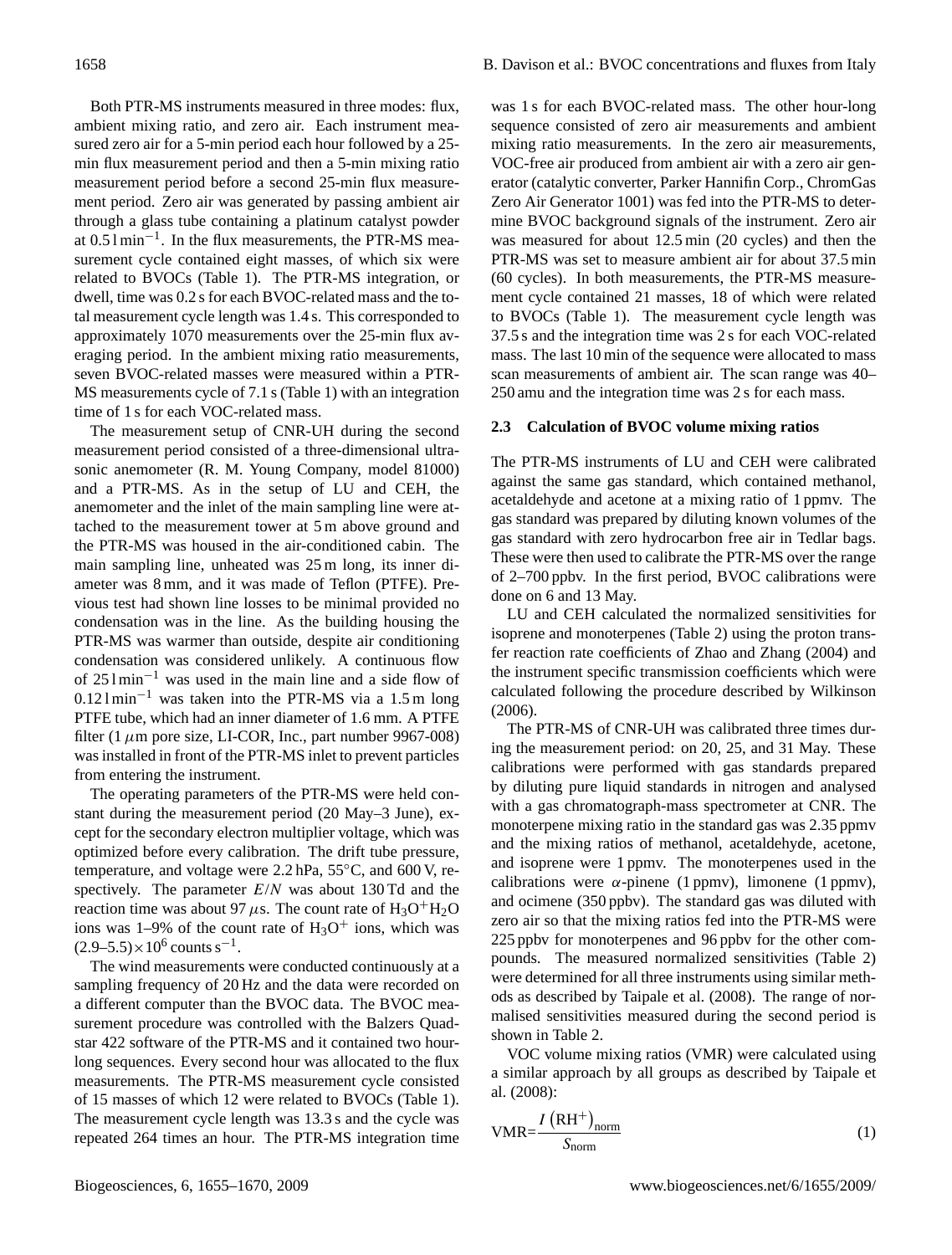**Table 2.** Normalized sensitivities for the BVOCs presented in this paper. The PTR-MS instruments of LU and CEH were calibrated twice (on 6 and 13 May 2007) and the PTR-MS of CNR-UH was calibrated three times during the second part of the campaign (on 20, 25, and 31 May).

| <b>BVOC</b><br>and<br>its protonated<br>mass [amu] | Normalized<br>sensitivity<br>[ncps ppby <sup>-1</sup> ] |        |            |               |
|----------------------------------------------------|---------------------------------------------------------|--------|------------|---------------|
|                                                    |                                                         | IJ     | <b>CEH</b> | <b>CNR-UH</b> |
| 33                                                 | methanol                                                | 5.7    | 5.8        | $8.5 - 10.3$  |
| 45                                                 | acetaldehyde                                            | 6.3    | 6.9        | $10.0 - 11.4$ |
| 59                                                 | acetone                                                 | 7.8    | 8.6        | $13.0 - 15.4$ |
| 69                                                 | isoprene                                                | $8.3*$ | $9.4*$     | $6.2 - 7.6$   |
| 81                                                 | monoterpenes                                            | $8.4*$ | $10.0*$    | $3.7 - 4.4$   |
| 137                                                | monoterpenes                                            | $5.7*$ | $10.7*$    | $1.1 - 1.5$   |

<sup>∗</sup> These values were not measured but calculated using proton transfer reaction rate coefficients and transmission coefficients.

 $\alpha$ −pinene, limonene, and ocimene were used in the calibrations by CNR-UH.

where  $S_{\text{norm}}$  is the normalized sensitivity in units of normalized counts  $s^{-1}$  ppbv<sup>-1</sup> (ncps ppbv<sup>-1</sup>). The normalized count rate of  $RH^+$  ions is

$$
I (RH^{+})_{\text{norm}} = I (RH^{+}) \left( \frac{I (H_{3}O^{+}) + I (H_{3}O^{+}H_{2}O)}{I_{\text{norm}}} \right)^{-1}
$$

$$
\left( \frac{p_{\text{drift}}}{p_{\text{norm}}} \right)^{-1} - \frac{1}{n} \sum_{i=1}^{n} I (RH^{+})_{\text{zero}, i}
$$
(2)

$$
\left(\frac{P_{\text{atm}}}{p_{\text{norm}}}\right) \quad -\frac{1}{n} \sum_{i=1}^{n} I\left(\text{RH}^{+}\right)_{\text{zero},i} \tag{2}
$$
\n
$$
\left(I\left(\text{H}_{3}\text{O}^{+}\right)_{\text{zero},i} + I\left(\text{H}_{3}\text{O}^{+}\text{H}_{2}\text{O}\right)_{\text{zero},i}\right)^{-1} \left(P_{\text{drift},\text{zero},i}\right)^{-1}
$$

$$
\left(\frac{I\left(\text{H}_3\text{O}^+\right)_{\text{zero},i} + I\left(\text{H}_3\text{O}^+\text{H}_2\text{O}\right)_{\text{zero},i}}{I_{\text{norm}}}\right)^{-1}\left(\frac{p_{\text{drift},\text{zero},i}}{p_{\text{norm}}}\right)^{-1}
$$

where  $I(RH^+), I(H_3O^+),$  and  $I(H_3O^+H_2O)$  are the count rates of RH<sup>+</sup>,  $H_3O^+$ , and  $H_3O^+H_2O$  ions,  $p_{drift}$  is the drift tube pressure, and  $n$  is the number of zero air measurement cycles. The sum of the primary and water cluster ion count rate is normalized to a count rate of  $I_{\text{norm}} = 10^6$  cps and the drift tube pressure is normalized to a pressure of  $p_{\text{norm}} = 2$  hPa. The primary ion count rate was determined using the signal of the primary ion isotopes detected at 21 amu (M21). During the ambient concentration mode the water cluster ions were measured indirectly by recording the isotopes at M39 and multiplying by 250 to infer the total water cluster count observed at M37, thus minimising the exposure of the SEM to high count rates. In contrast, during the flux measurement mode, the water cluster ion count rate was measured directly at M37 to minimise propagation of errors when calculating fluxes. The contribution of the oxygen isotope,  ${}^{16}O$ <sup>17</sup>O, was not subtracted from the signal detected at M33 when calculating the methanol mixing ratios since the oxygen count rate (M32) was not measured.

#### **2.4 Calculation of BVOC fluxes**

VOC fluxes were measured with the continuous flow disjunct eddy covariance method (DEC<sub>cf</sub>). To determine the measured fluxes,  $F_m$ , a covariance function was calculated for each compound:

$$
F_{\rm m} \left( \Delta t \right) = \frac{1}{N} \sum_{i=1}^{N} w' \left( i - \Delta t / \Delta t_w \right) c' \left( i \right). \tag{3}
$$

In this equation,  $w' = w - \bar{w}$  is the momentary deviation of the vertical wind speed, w, from its average,  $c' = c - \bar{c}$ is that of the BVOC mass concentration,  $\Delta t$  is the lag time between the wind and concentration measurements,  $\Delta t_w$  is the sampling interval in the wind measurements, and  $N$  is the number of PTR-MS measurement cycles during the flux averaging time. LU and CEH used a flux averaging time of 25 min which corresponded to  $N = 1070$ . The averaging time of CNR-UH was 30 min, corresponding to  $N = 132$ . The sampling interval was  $0.05 s$  in the wind measurements of both LU-CEH and CNR-UH.

When no clear maximum was apparent in the PTR-MS signal LU used the data from the humidity sensor connected to the main sampling line at the same point as the PTR-MS to aid identification of the lag time. The humidity data were combined with the vertical wind speed data, allowing a correlation function to be applied and the lag time to be estimated. A six-second time window was used to refine the lag time. A BVOC flux measurement was rejected if no clear peak was detected above the general noise of the covariance function within the time window.

The CEH group adopted a variable lag time approach, assuming there were several sources of delays. A procedure for estimating the lag time by performing the cross-correlation between the vertical wind speed component and the BVOC signal on all individual half-hour periods for each compound separately was used. Visual assessments of both the position and the quality of the peak in the covariance function were made for all the compounds measured in the flux mode within a 10 s window. The rejection criteria were similar to the ones described by Spirig et al. (2005). For example the lag times for a given m/z should not differ by more than a cycle length. Normally, variability of 2 s deviation from expected mean lag time was considered acceptable.

In the flux measurements by CNR-UH, the wind data were recorded on a different computer than the PTR-MS data. This means that there was an uncertainty in the timing of the wind and concentration time series in addition to the lag time due to the residence time of the sample air in the sampling lines. Therefore, the covariance functions were calculated for a rather wide lag time interval of  $\pm 3$  min, using a time step of 0.05 s. To facilitate the identification of the lag time, the covariance function was calculated also for  $H_3O^+H_2O$ ions detected at M37 (Rinne et al., 2007). Since the signal of these water cluster ions is high and depends on the ambient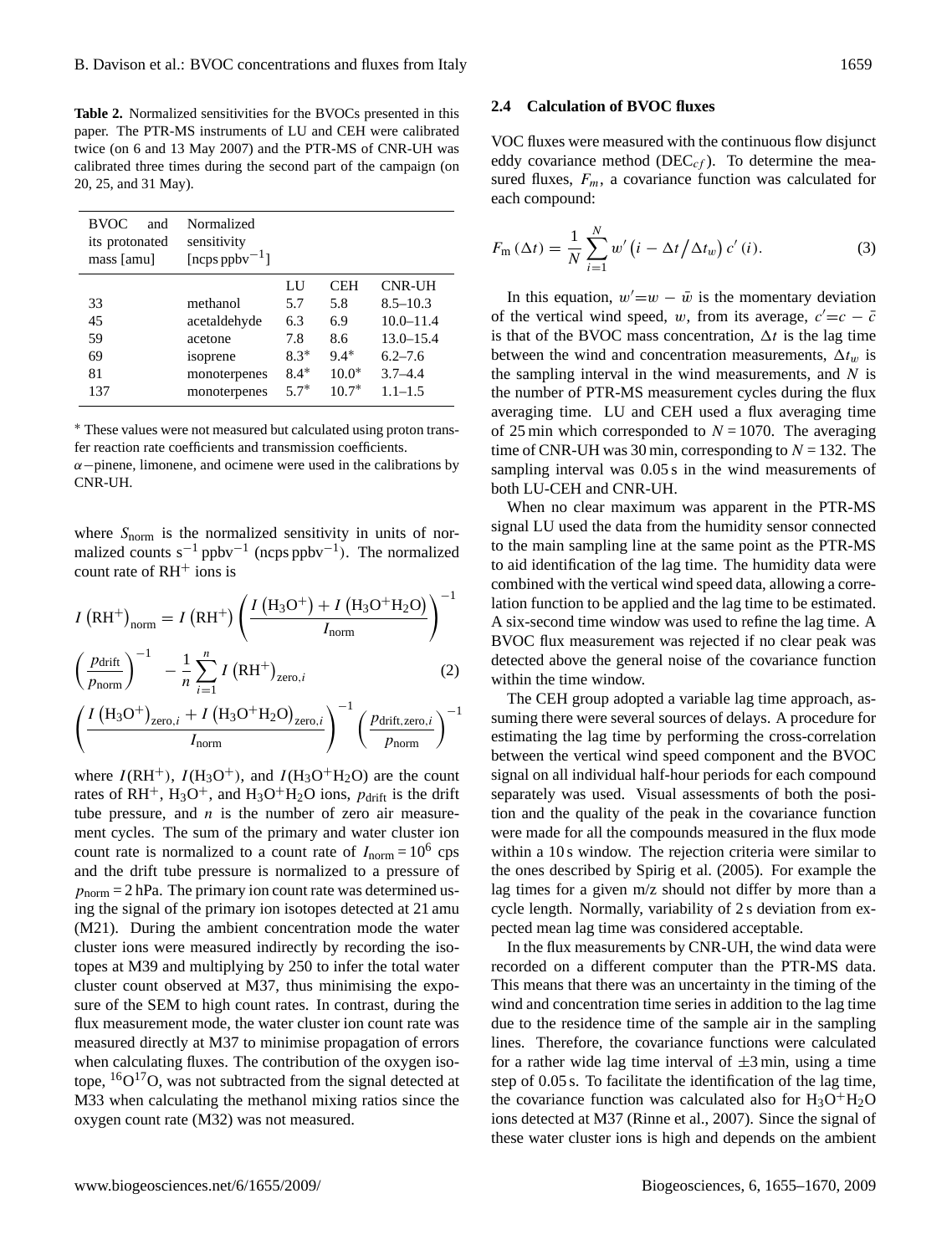water vapour mixing ratio (Ammann et al., 2006), there usually is a clear maximum in a covariance function related to daytime measurements. If a clear maximum could be identified from the covariance function of M37, a lag time window of  $\pm$ 13.3 s around the maximum was chosen. Finally, the BVOC fluxes were determined by finding the maxima of the respective covariance functions within the lag time window. Normally, CNR-UH could calculate the fluxes from the measurements conducted between 08:00 and 21:00 LT.

Two micrometeorological quality criteria were employed in the post-processing of the flux data of LU, CEH, and CNR-UH. A flux measurement was discarded if it was obtained in stable conditions or if the friction velocity was below 0.2 m s<sup>-1</sup>. The high-frequency attenuation of the measured flux caused by the response time of the PTR-MS was estimated from the equation.

$$
\frac{F_{\rm m}}{F} = \frac{1}{1 + \left(2\pi n_m \tau \bar{u}/(z - d)\right)^{\alpha}}
$$
(4)

where F is the non-attenuated flux,  $\tau$  is the response time, and  $\bar{u}$  is the average wind speed at the measurement height, z (Horst, 1997). For neutral and unstable stratification, the dimensionless frequency at the cospectral maximum is  $n_m = 0.085$  and the exponent is  $\alpha = 7/8$ . The displacement height was calculated using the relation  $d = 2h/3 = 0.80$  m (e.g., Garratt, 1994) and the average canopy height of  $h = 1.2$  m. The response time was 1 s for the LU and CNR-UH instruments and 0.2 s for the CEH instrument. The range of the high-frequency attenuation was 0.62–0.98 for the LU data, 0.87–0.99 for the CEH data, and 0.45–0.97 for CNR-UH data. The median values were 0.78, 0.93, and 0.71, respectively.

## **2.5 Identification of BVOCs**

To assist identification of the compounds contributing to the masses measured by PTR-MS, occasional measurements with gas-chromatographic methods were performed during the first measurement period 7–13 May. The technique has been described in more detail by Davison et al. (2008). At a flow rate of 200 ml min<sup>-1</sup> a total volume of 41 air was sampled through stainless steel sampling tubes packed with Tenax and Carbopack B to pre-concentrate VOCs. These samples were analysed by thermal desorption (Perkin Elmer Turbomatrix thermal desorption system) and GC-MS (Perkin Elmer Turbomass Gold GC-MS). The compounds were separated on an Ultra 2 column  $(50 \text{ m} \times 0.2 \text{ mm}, \text{ I.D., } 0.11 \mu \text{m})$ P/N 19091-005 Agilent Technologies). Compound identification was by standards whenever possible and Wiley and NIST spectral libraries. Light compounds, usually below C4, are readily lost in the pre-concentration step on the Tenax tubes and so are not reliably detected by this method. Measurements using Tenax tubes were also made during the second measurement period and are reported in the companion paper (Fares et al., 2009).

#### **3 Results and discussion**

#### **3.1 Weather during the campaign**

Figure 1 shows meteorological parameters measured at the Castelporziano site during the campaign and longer term measurements at the CarboEurope tower about 500 m northeast from the site. A comparison of temperature and PAR measurements from the two sites shows a good agreement vindicating the use of measurements from the CarboEurope data set whenever meteorology data at the flux site was unavailable. During the first part of the campaign (7–14 May), the site experienced a diurnal sea breeze with winds from the sea, 180◦ to 270◦ during the day from around 11:00 to 19:00 LT and a land breeze from a northerly direction dominating from 03:00 or 04:00 until 11:00. The wind speed was between 0.1 and  $4.3 \text{ m s}^{-1}$ , averaging  $1.8 \text{ m s}^{-1}$ . The highest wind speed was observed around 13:00 with the lowest coinciding with the sea-land breeze reversal during the evening. Prior to the start of the campaign the region experienced heavy rain and flash flooding. From 1 to 7 May the site experienced 18.5 mm of rain of which 11.7 mm fell overnight on 4 May. This unsettled weather gradually gave way to clear skies and warmer conditions. The ambient temperature ranged from 13 to 24◦C which gradually increased between 7 and 14 May. During the second part of the campaign 20 May–3 June, the sea breeze pattern was slightly more irregular. Wind direction varied typically from 180° to 280° between 09:00 and 21:00 and from 50° to 150° during the night. The wind speed ranged from 0.1 to  $5 \text{ m s}^{-1}$  with the exception of 29 May when winds up to  $10 \text{ m s}^{-1}$  were observed. The highest values were observed between 14:00 and 19:00 and the lowest between 21:00 and 02:00. The air temperature ranged from 10 to 31◦C and the typical values were 19–23 $°C$  in the daytime and 15–19 $°C$  at night. The daily maximum values of photosynthetically active radiation were around 1400–1900  $\mu$ mol m<sup>-2</sup> s<sup>-1</sup>. The cumulative rainfall during 20 May–3 June was 22 mm. The most intensive showers took place on 28 and 29 May and there was a period of continuous rain on 3 June.

#### **3.2 BVOC mixing ratios**

Figure 2 shows the half-hour averages of the mixing ratios of methanol, acetaldehyde, acetone, isoprene, and monoterpenes during the measurement campaign. In general, the agreement between the simultaneous measurements with the LU and CEH instruments was good, particularly for methanol with a correlation coefficient  $(R^2)$  of over 0.98. The correlation coefficients for the other compounds ranged from 0.89 for acetaldehyde to 0.94 for monoterpenes. The LU and CEH isoprene and monoterpene concentrations were calculated using PTR-MS transmission factors as gas standards were not available for these compounds. The results from the two periods in early and late May exhibit similar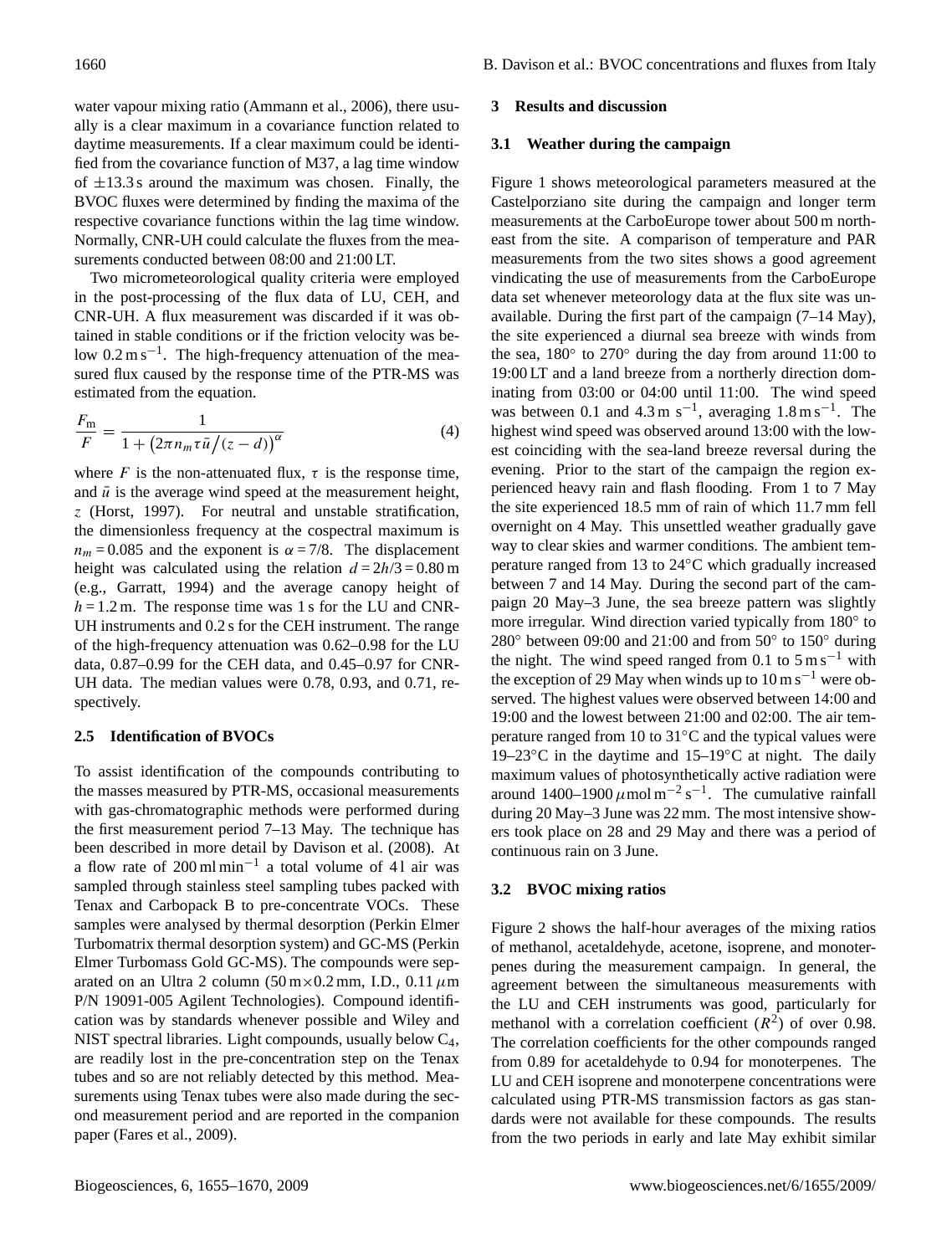**Table 3.** Medians of BVOC mixing ratios and fluxes calculated from all, daytime (12:00–17:00), and night-time (00:00–05:00) measurements. The measurement period was 7–14 May 2007 for LU and CEH and 20 May–3 June 2007 for CNR-UH. The number of measurements contributing to the median is given in parentheses.

|              | LU                           |             |         |           | <b>CEH</b> |         | <b>CNR-UH</b> |             |         |
|--------------|------------------------------|-------------|---------|-----------|------------|---------|---------------|-------------|---------|
|              | Volume mixing ratio [ppbv]   |             |         |           |            |         |               |             |         |
|              | all                          | day         | night   | all       | day        | night   | all           | day         | night   |
|              | $(339 -$                     | $(63 - 64)$ | (76)    | (245)     | (57)       | (46)    | $(441 - 480)$ | $(91 -$     | $(98 -$ |
|              | 340)                         |             |         |           |            |         |               | 102)        | 107)    |
| methanol     | 3.51                         | 4.07        | 2.73    | 3.44      | 4.32       | 2.56    | 1.64          | 1.72        | 1.58    |
| acetaldehyde | 0.980                        | 1.32        | 0.674   | 1.29      | 1.74       | 0.641   | 0.441         | 0.519       | 0.404   |
| acetone      | 1.58                         | 2.36        | 0.962   | 2.07      | 2.84       | 1.24    | 0.964         | 1.15        | 0.889   |
| isoprene     | 0.103                        | 0.160       | 0.0760  | 0.135     | 0.253      | 0.062   | 0.130         | 0.166       | 0.108   |
| monoterpenes | 0.303                        | 0.208       | 0.577   | 0.132     | 0.102      | 0.264   | 0.181         | 0.161       | 0.357   |
|              | Flux $[\mu g m^{-2} h^{-1}]$ |             |         |           |            |         |               |             |         |
|              | all                          | day         | night   | all       | day        | night   | all           | day         | night   |
|              | $(54 - 69)$                  | $(22 - 27)$ | $(1-3)$ | $(81-97)$ | $(32-41)$  | $(2-3)$ | $(106 - 112)$ | $(62 - 66)$ | (0)     |
| methanol     | 421                          | 579         | $-125$  | 439       | 597        | $-205$  | 368           | 424         |         |
| acetaldehyde | 301                          | 391         | $-132$  | 363       | 422        | $-188$  | 180           | 185         |         |
| acetone      | 299                          | 411         | 11.7    | 448       | 543        | $-146$  | 182           | 212         |         |
| isoprene     | 70.5                         | 96.6        | $-36.0$ | 125       | 160        | $-47.5$ | 290           | 317         |         |
| monoterpenes | 240                          | 325         | 183     | 254       | 320        | $-102$  | 857           | 963         |         |

overall trends though the average mixing ratios of methanol, acetaldehyde, and acetone were slightly lower during the second period.

Table 3 shows a summary of the concentration results from the two measurement periods. During the first measurement period (7–14 May 2007) concentrations of all species were highest during the first few days. Methanol emissions are known to be influenced by abiotic stress factors such as elevated ozone levels, drought, flooding and mechanical leaf wounding (Fukui and Doskey, 1998; Holzinger et al., 2000; Beauchamp et al., 2005; Karl et al., 2005; Loreto et al. 2006; Brunner et al., 2007; Penuelas et al., 2005) as well as leaf age, with higher emissions typical of young developing leaves (Nemecek-Marshall et al., 1995). BVOC emissions, in particular of methanol are strongly dependent on water soil content and photosynthesis. Whether the elevated concentration levels observed over the first few days of the campaign were due to the heavy rain encountered during this period or disturbance of the site during setting up is unclear but there were also notably higher concentrations during the early part of the second period of the campaign (20 May to 3 June 2007).

An analysis of various meteorological factors such as temperature, RH and light did not show any clear correlation across the data set. While there was some agreement between temperature and oxygenated VOC concentrations for part of the data during the beginning of the second sampling period this was not consistent across the whole data set. The leaf level measurements performed throughout the campaign indicated the plants were not showing any signs of stress due to the heavy rainfall during the first period or the higher temperatures of the second period. Damaged plant can emit considerable amounts of VOC. As no other reason for the elevated concentrations can be definitely identified mechanical plant damage during set up must also be considered as a possible source of the elevated VOC concentrations observed at the beginning of both sampling periods.

Measurements over crop fields have shown methanol to be one of the most abundant biogenically emitted VOCs (Warneke et al., 2002; Fall, 2003; Schade and Custer, 2004; Davison et al., 2008). Our data confirms that methanol is also a prominent BVOC in natural ecosystems. Along with acetaldehyde, acetone and isoprene, methanol showed a similar trend with a clear diurnal cycle with a daytime maximum. Monoterpenes showed a diurnal trend but with a night time maximum. Measurements during the original BEMA campaigns observed oxygenated compounds emitted from pine and oak species. Acetic and formic acid, and acetaldehyde and formaldehyde were collected by a cartridge trap technique which was less sensitive, less compound-specific and with poorer resolution, than the PTR-MS available during this campaign (Kesselmeier et al., 1997). The results did however show broadly similar diurnal trends to those observed during this campaign with ambient concentrations varying from 0 to 7 ppbv with a daytime maximum. This has proved to be in keeping with the measurements from this campaign where a 4 ppbv daytime maximum concentrations was measured using PTR-MS.

On a daily basis, concentrations of methanol, acetaldehyde, acetone and isoprene typically began to increase at around 07:00 local time (05:00 UTC). Methanol and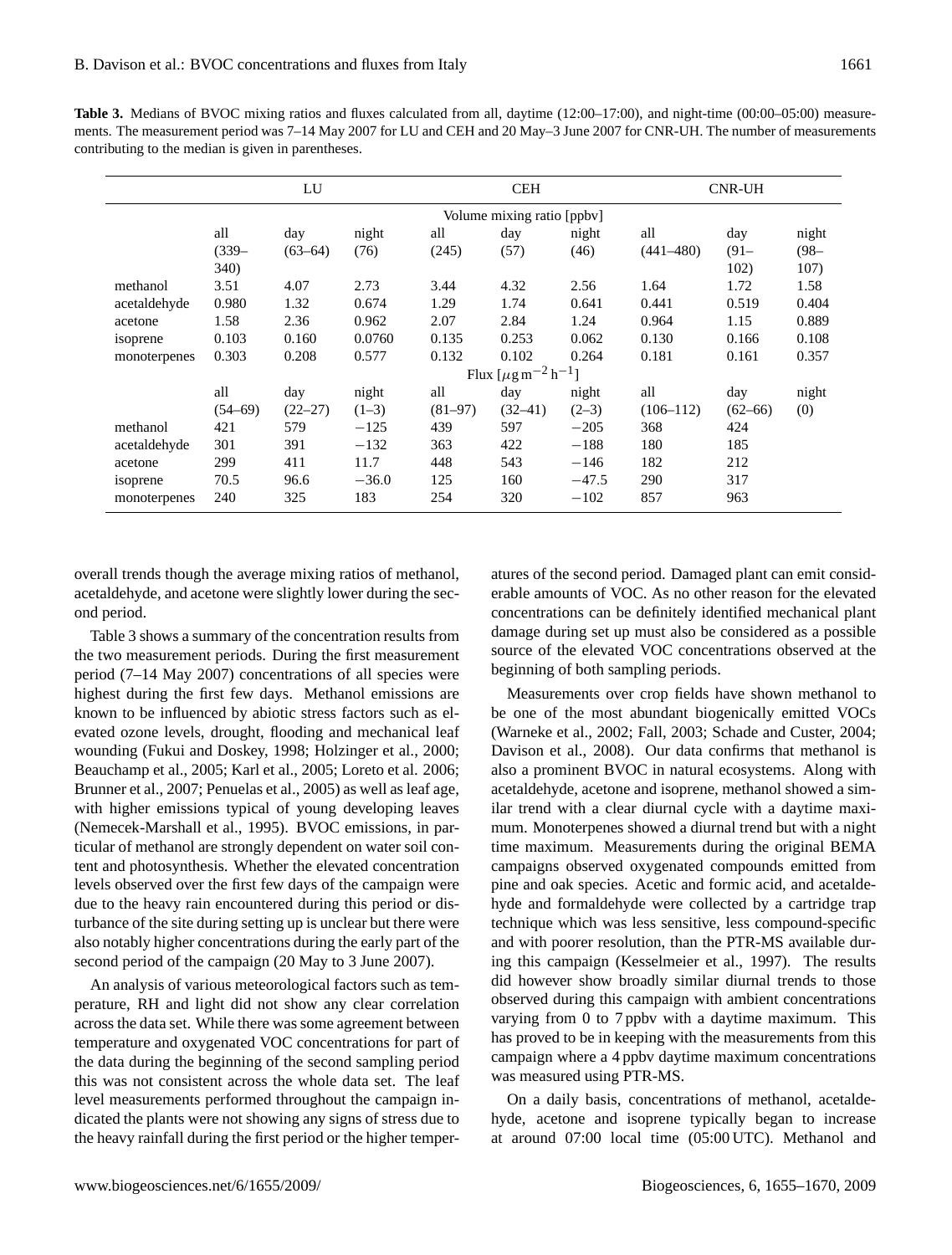

**Fig. 1.** Meteorological variables measured at the Castelporziano site (black lines) and the CarboEurope tower (grey lines).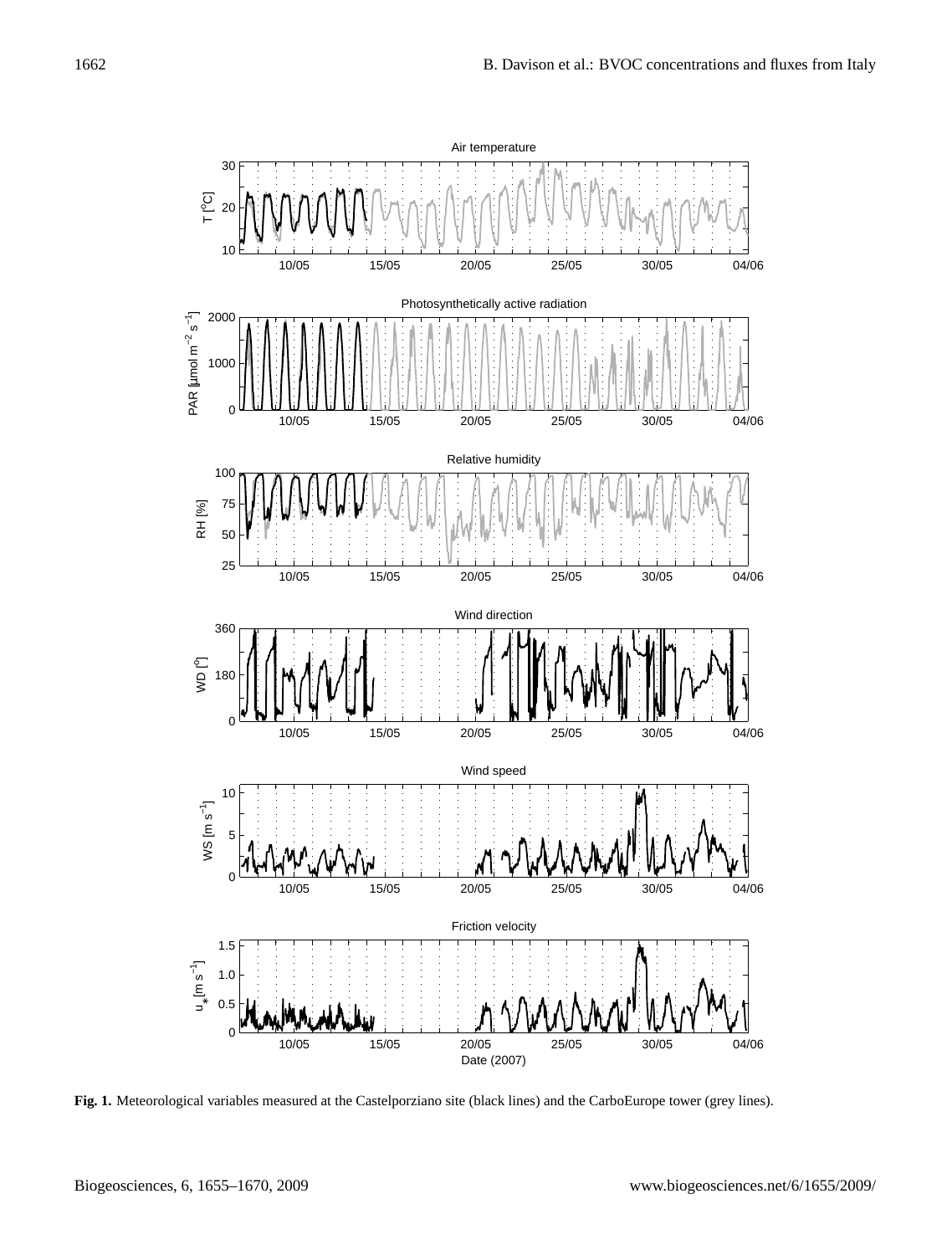

**Fig. 2.** Half-hour averages of BVOC mixing ratios measured by LU (black circles, 7–14 May), CEH (grey circles), and CNR-UH (open circles, 20 May–3 June).

acetaldehyde both peaked in the early morning (10:00) with a secondary afternoon peak followed by a gradual decrease throughout the rest of the day. Plant physiology controls the emissions of methanol from vegetation through relationships to plant growth (Fall and Benson, 1996; Schade and Goldstein, 2006; Folkers et al., 2008), cell expansion and protein repair reactions (Mudgett and Clarke, 1993). The emission of methanol is controlled via the transpiration stream, which is itself governed by light and leaf temperature (which explains the close agreement with temperature), as well as stomatal conductance (Niinemets et al., 2004). Methanol is associated with cell wall degradation during leaf expansion, which happen especially during night time. Huve et al. (2007) described a strong dependence of methanol on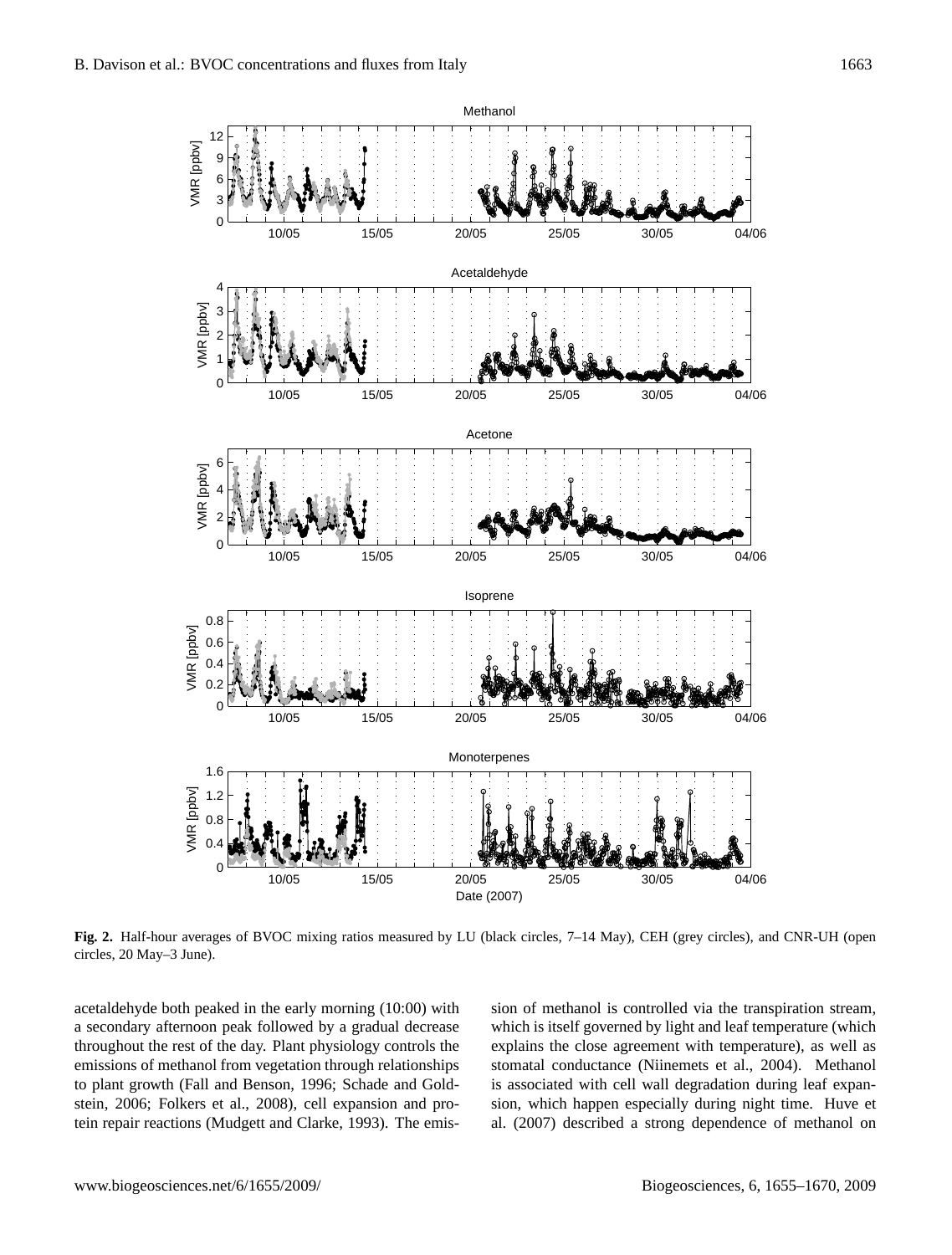stomatal conductance because methanol can accumulate in the intercellular spaces and be released when stomata open. This is consistent with the observed measurements of concentration in the early morning, coincident with stomatal opening.

Similar trends were observed by Kesselmeier et al. (1997) for acetic and formic acid released from oak and related to transpiration patterns. The strong stomatal dependency of the emission of soluble compounds, such as methanol has been highlighted previously (Niinemets et al., 2004; Huve et al., 2007).

Measurements of acetone, although similar to those of methanol and acetaldehyde, showed some differences, such as a sharp decline in concentration at around 19:00. Isoprene concentrations increased throughout the afternoon after an initial peak at 08:00, to reach a maximum at 14:00, before decreasing sharply, similar to acetone. Ozone measurements at the site showed a diurnal trend with a daytime maximum occurring a few hours after the maximum in BVOC concentrations. This maximum probably relates more to the change in direction of the sea-land breeze than to any reaction with VOCs emitted from the vegetation.

The low molecular weight compounds (methanol, acetaldehyde, acetone and isoprene), as well as showing similar trends, had good correlation between each compound when all measurements are plotted together. The correlation coefficients ranged from an  $R^2 = 0.52$  between methanol and isoprene to a  $R^2 = 0.78$  for acetone and acetaldehyde. While VOC concentrations show general agreement with meteorological parameters, such as light and temperature, the correlation was generally not as pronounced as for isoprene or monoterpene and no clear drivers could be identified from the field data to explain the variations observed. These compounds are known to have different biosynthetic pathways and any close correlation may suggest similar meteorological controls (e.g. light and temperature) on the precursors or on the enzymes that catalyze the limiting biosynthetic steps. For example, the metabolic production of isoprenoid precursor (predominantly photosynthetates) and the demethylation of pectins in the cell walls for methanol production may be similarly controlled by the environmental factors. It is also possible that the control of all emitted compounds also includes a physico-chemical component, mainly attributable to stomatal conductance, although Niinemets et al. (2004) mainly assign such a physical control to oxygenated hydrocarbons only. This is consistent with the observed measurements of con-<br>
Finaristic content in the carly morning, coincident with stomal  $\frac{5}{2}$ <br>
contential means were propared by Kessellmeier er al. (1997)<br>
Tor accite and formic aci

A wind rose of BVOC concentrations and fluxes (Fig. 3) shows a scatter of concentrations around the site with predominance of daytime concentrations coming from the seaward side and night time concentrations from the landward side of the sampling footprint due to the sea-land breeze effect. Unlike the other BVOCs measured, the highest monoterpene concentrations originate from the north-east. This trend was more pronounced during the first part of the



**Fig. 3.** Wind roses of BVOC mixing ratios and fluxes measured by LU, CEH, and CNR-UH. The grey circles represent the measurements made between 12:00 and 17:00 (day) and the black circles show the measurements between 00:00 and 05:00 (night).

fect than during the second measurement period. A natural forest of Holm oak, a known monoterpene emitter, and a plantation of stone pine are located in this direction.

The highest monoterpene concentrations during both campaign periods were observed at night once the wind had switched direction and the land breeze dominated, bringing air from the Holm oak and stone pine forest to the measurement site. While monoterpene emissions from Holm oaks is mainly controlled by light they continue to emit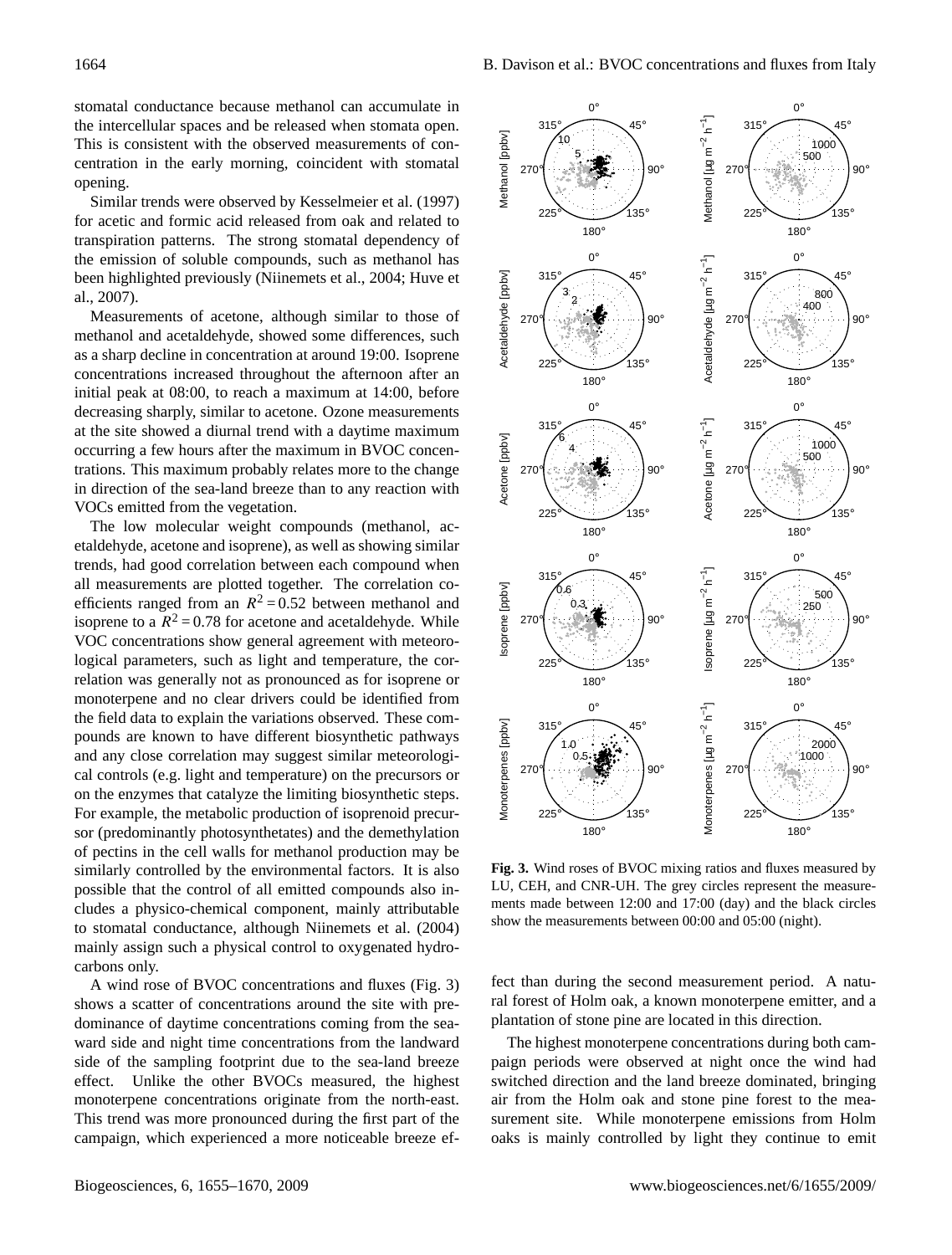monoterpenes at night although at much lower rates than during the day (Street et al., 1997; Staudt and Bertin, 1998; Grote et al., 2006). A considerable fraction of the monoterpene emission from pines originates from large storage structures and as such they continue to emit at night at a higher relative level than Holm oaks provided nocturnal temperatures remain sufficiently high (Owen et al., 1997; Staudt et al., 1997). While the emissions from this species are lower at night the rapid removal of compounds by reaction with light induced hydroxyl radicals ceases and the vertical mixing is strongly suppressed, leading to high surface layer concentrations. This, in conjunction with the wind direction change, leads to higher night time monoterpene concentrations being observed. A similar directional trend is not apparent in the monoterpene flux (Fig. 3), though most night time fluxes failed the flux acceptance criteria due to the stable boundary layer conditions.

Monoterpene emissions were higher during the second period of the campaign, both as measured by PTR-MS over the sampling site and from leaf cuvette measurements of specific plant species. This may be related to the temperature, which was approximately 3◦C higher during the second part of the campaign (Fares et al., 2009), and the more advanced phenological state of the plants in the flux footprint area. Isoprene emission is known to be dependent on leaf development (Wiberley et al., 2005) and monoterpene emission from deciduous broad leafed trees exhibit the same developmental behaviour (Hakola et al., 1998; Kuhn et al., 2004).

The concentrations measured simultaneously by the CEH and LU PTR-MS instruments were almost identical in patterns. The absolute values for the compounds for which external calibration was available was very good, but worse for monoterpenes and isoprene, whose sensitivities were calculated during the first part of the campaign using the instrumental transmission rather than calibration with gas standards. This indicates that external standards are required for the highest accuracy of results, as the differences between calculated and measured sensitivities have been reported to be up to a factor of 2 (Warneke et al., 2002; de Gouw and Warneke, 2007).

# **3.3 BVOC fluxes**

Figure 4 shows the fluxes of the five BVOCs emitted by the macchia as measured during the first and second period of the campaign. Emission rates were highest during mid to late afternoon and lowest during the night. This reflects the diurnal cycle of the biological and physical processes affecting the emissions. Most of the night time flux data were rejected due to quality criteria, as the stably stratified conditions, low wind speeds and weak mixing often encountered at night time leads to a decoupling of measured fluxes from surface exchange, so cases of low friction velocity (below  $0.2 \text{ m s}^{-1}$ ) are routinely excluded from flux calculations (Goulden et al., 1996; Göckede et al., 2004).

Methanol fluxes closely followed the diurnal profile of light and temperature with emissions peaking at around midday. The concentration measurements showed a slight difference peaking in early morning, before declining steadily throughout the afternoon.

The fluxes derived by the two groups in the first period agree reasonably well, showing the scale of uncertainty caused by individual lag time determination, which was done separately by each group, leading to a slight difference in the amount of data rejected due to an unclear lag time. The negative fluxes may be the result of flux divergence, with considerable uncertainties from advection and general low turbulence conditions. The fluxes of monoterpenes were derived differently by both groups in the first period. For example, in the processing of CEH data, the lag times for m/z 81 and m/z 137 were derived independently, while in the LU analysis the lag times were derived for the sum of the fragments. This led to coincidental good agreement in values, but in fact the LU flux should be higher, considering the higher concentrations that were reported.

The canopy flux measurements were used to calculate an ecosystem scale basal emission rate for the footprint area of the Macchia vegetation by fitting the flux data to the light and temperature dependent G97 algorithm of Guenther (1997). As the basal emission rates are expected to change with leaf development, we divided the measured time series into three sections: 7 to 14 May, 20 to 27 May, and 28 May to 3 June. The measured fluxes were fitted to the emission activity factors separately for these periods.

For the first period of the campaign the isoprene basal emission rate calculated from the flux measurements was  $315 \,\mu g \,\text{m}^{-2} \,\text{h}^{-1}$  with a monoterpene emission rate of  $710 \,\mu\text{g m}^{-2} \text{h}^{-1}$ . During the second sampling period meterological conditions changed just prior to a small storm on 28 May and activity factors were noted to have been affected. This point has therefore been used as a cut off when calculating basal emission rates. Basal emission rates calculated between 20 to 27 May showed isoprene rates of 511  $\mu$ g m<sup>-2</sup> h<sup>-1</sup> a and monoterpene rates of  $1490 \,\mu g \,\text{m}^{-2} \,\text{h}^{-1}$  while the period after the storm, from 28 May to 3 June had emission rates of  $1010 \,\mu g\,\text{m}^{-2}\,\text{h}^{-1}$  for isoprene and  $3290 \,\mu g \,\text{m}^{-2} \,\text{h}^{-1}$  for monoterpenes. This increase in the basal emission rate throughout the measurements period may reflect the physiological state of the plants as they developed over the months (Kuhn et al., 2004).

Fares et al. (2009) from leaf and plant emission measurements made during the second part of this study calculated an isoprene emissioin rate of  $79 \,\mu g\,\text{m}^{-2}\,\text{h}^{-1}$  and a monoterpene emission rate of 1199  $\mu$ g m<sup>-2</sup> h<sup>-1</sup> while Owen et al. (1997) calculated a rate of 563  $\mu$ g m<sup>-2</sup> h<sup>-1</sup> for isoprene and 918  $\mu$ g m<sup>-2</sup> h<sup>-1</sup> for monoterpene from the Macchia area during May.

The basal emission rates show a reasonable agreement, only the isoprene value of Fares et al. (2009) at  $79 \,\mu g \,\text{m}^{-2} \,\text{h}^{-1}$  is significantly below other estimates. Using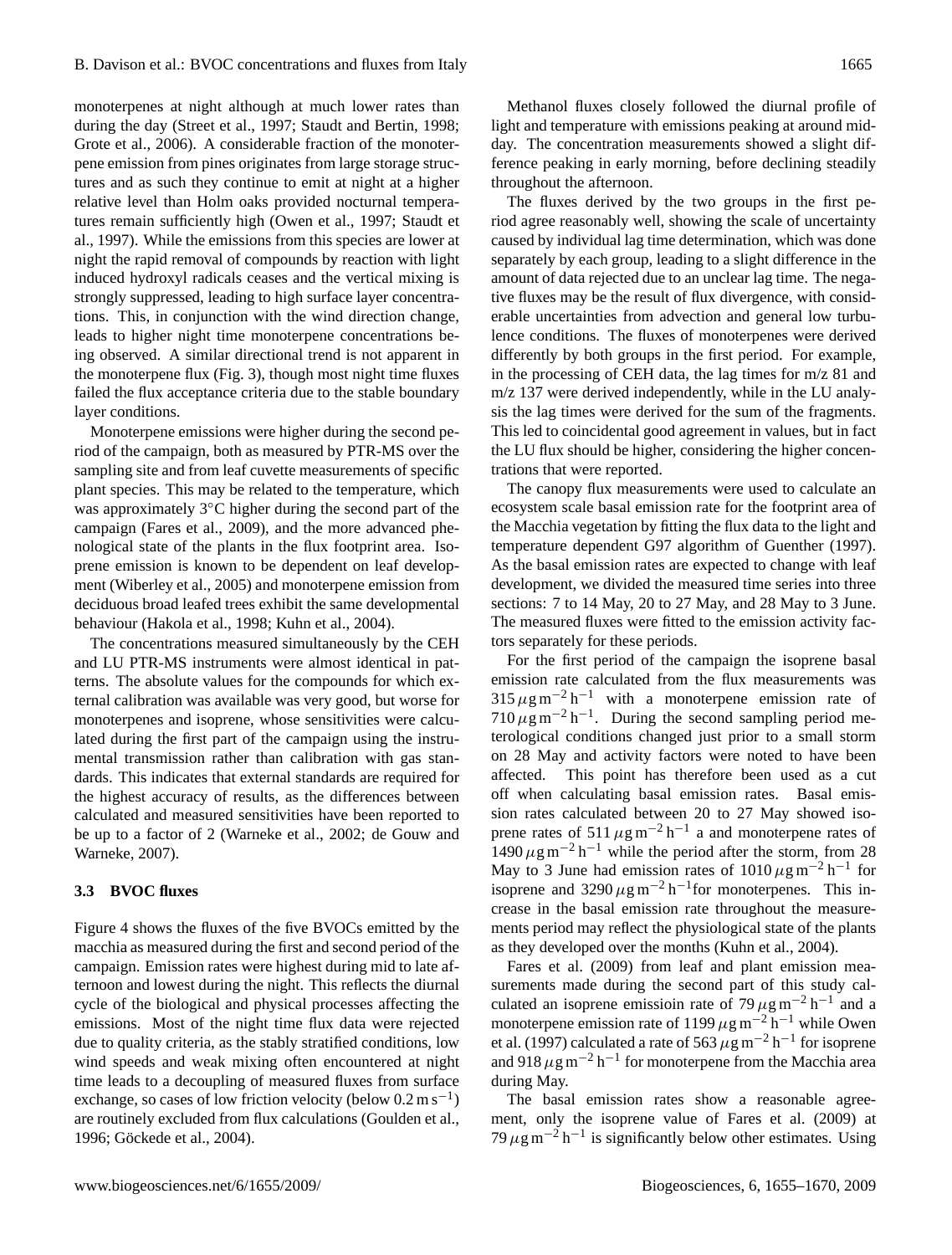

**Fig. 4.** BVOC fluxes measured by LU (black circles, 7–12 May), CEH (grey circles), and CNR-UH (black diamonds, 20 May–3 June).

a bottom up approach for calculating an area basal emission rate is highly dependent upon the plant species selected and the estimation of coverage over the area which may explain the large difference between the isoprene emission potential of Fares et al. (2009) and that calculated from our flux rate approach.

Isoprene and monoterpene fluxes were calculated using the algorithm from Guenther (1997; G97) which assumes light and temperature dependent isoprene and monoterpene

emitters. These model results were compared with the measured fluxes obtained using the  $DEC_{cf}$  technique. As can be seen from Fig. 5 the G97 isoprene emission algorithm describes the ecosystem scale emissions of both isoprene and monoterpenes reasonably well when fitted to the available measured data. We can see the general increase of emission potentials during the campaign. This is likely due to the effect of the leaf phenology in the emission of terpenoids, as at the same time the methanol emission is decreasing, but the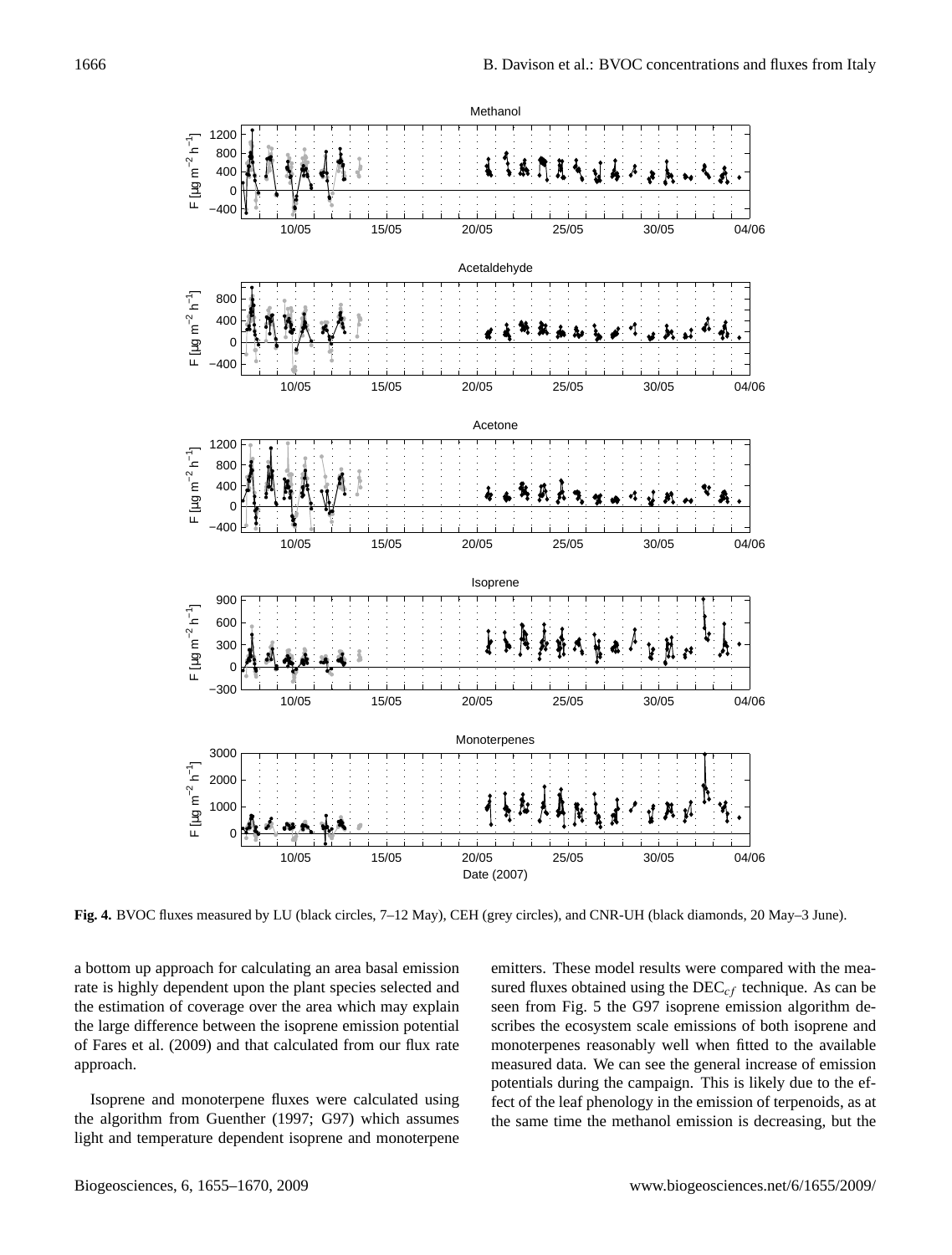

**Fig. 5.** Comparison of the measured (black circles) and modelled isoprene and monoterpene emissions from the G97 algorithm.

direct effect of rising temperatures during the season cannot be ruled out altogether. Leaf development changes leaf scale emissions, the amount of emitting biomass, and microclimate of the canopy. Since the emission factors used in this work depend only on light and temperature, the ecosystem scale basal rates can include effects of other variables as well.

## **4 Conclusions**

High resolution atmospheric measurements of the oxygenated biogenic VOCs, methanol, acetaldehyde and acetone, along with isoprene and monoterpenes, were conducted at a site among macchia vegetation at Castelporziano, Italy during two periods 7 to 14 May and 20 May to 3 June 2007. These data allowed for the first set of direct, canopy-scale VOC flux measurements above Mediterranean Macchia vegetation which considerably enhances the leaf-level emission estimates made during the original BEMA campaign.

Monoterpene basal emission rates calculated using our direct flux measurements for the Macchia site show reasonable agreement with emission rates calculated from leaf measurements. Yet, there is considerable difference between the basal emission rates for isoprene which may be due to unrepresentative sampling of species in the measurement area.

The VOC concentrations showed a clear diurnal cycle with a daytime maximum for methanol, acetaldehyde, acetone and isoprene and a night time maximum in monoterpene concentrations. In contrast a daytime maximum was observed in monoterpene fluxes. During the campaign the monoterpenes measured at night time were advected horizontally into the flux footprint area from a nearby Holm oak and pine forest once the wind direction had switched to a land breeze. This explains the night time maximum in concentrations and daytime maximum in monoterpene fluxes from the vegetation within the flux footprint area.

The campaign offered the opportunity to compare results from three PTR-MS instruments with slightly differing sampling protocols. The results obtained show good instrumental agreement, and confirm the reliability of this instrument for field research.

*Acknowledgements.* We thank the European Network of Excellence of Atmospheric Composition Change (ACCENT) and the Volatile Organic Compounds in the Biosphere-Atmosphere System (VOCBAS) project of the European Science Foundation for financial support. We acknowledge Riccardo Valentini for use of meteorology data and Annette Ryan and Malcolm Possell for plant phenology information and advice. We thank the Academy of Finland, (projects 120 434, 125 238, and 209 216), Helsinki University Centre for Environment and the Kone Foundation for additional financial support. We would also like to express our gratitude to the Scientific Committee of the Presidential Estate of Castelporziano and in particular to Giantommaso Scarascia Mugnozza and to Aleandro Tinelli.

Edited by: A. Arneth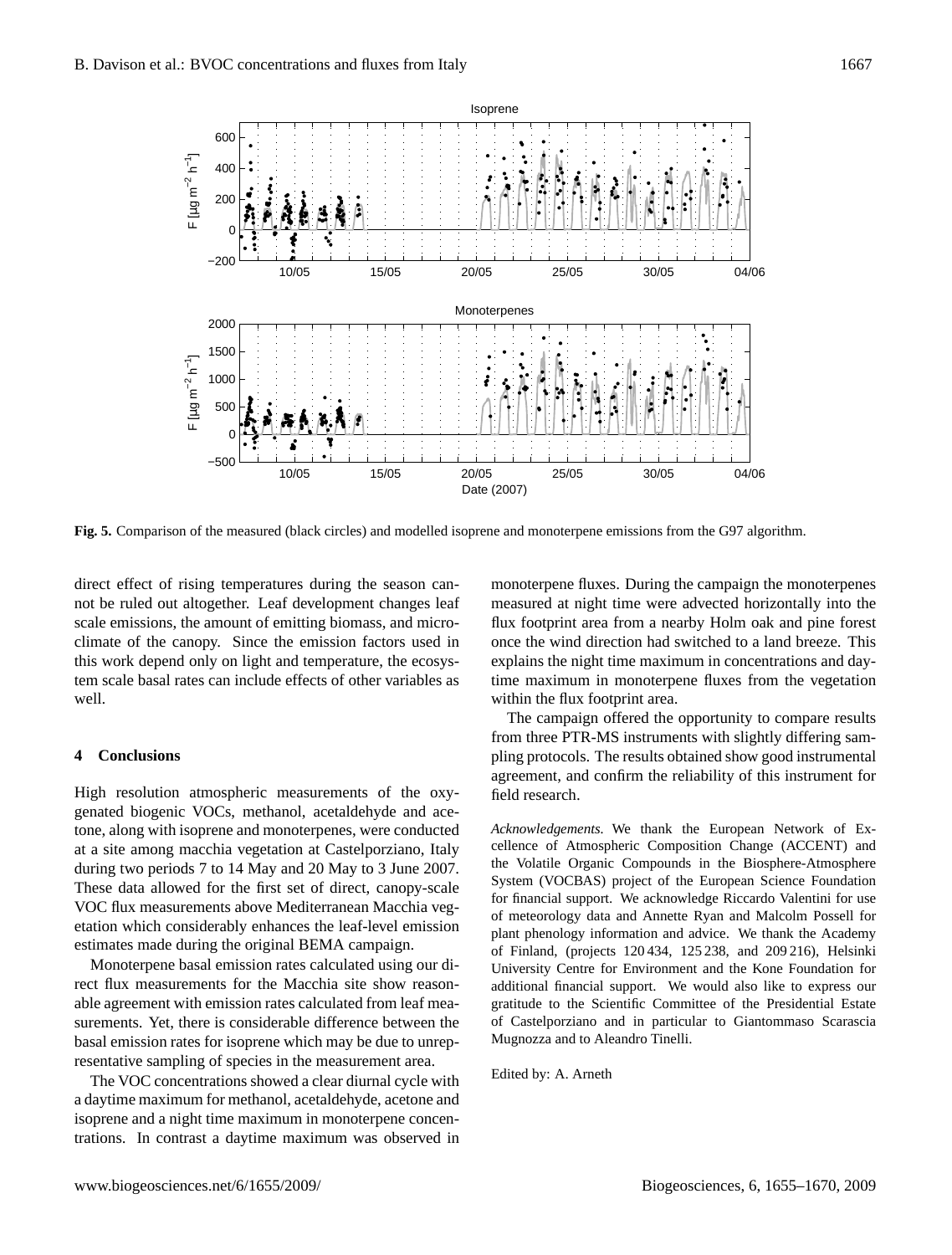# **References**

Ammann, C., Brunner, A., Spirig, C., and Neftel, A.: Technical note: Water vapour concentration and flux measurements with PTR-MS, Atmos. Chem. Phys., 6, 4643–4651, 2006, [http://www.atmos-chem-phys.net/6/4643/2006/.](http://www.atmos-chem-phys.net/6/4643/2006/)

Beauchamp, J., Wisthaler, A., Hansel, A., Kleist, E., Miebach, M., Niinemets, U., Schurr, U., and Wildt, J.: Ozone induced emissions of biogenic VOC from tobacco: Relationships between ozone uptake and emission of LOX products, Plant Cell Environ., 28, 1334–1343, 2005.

Bertin, N., Staudt, M., Hansen, U., Seufert, G., Ciccioli, P., Foster, P., Fugit, J. L., and Torres, L.: Diurnal and seasonal course of monoterpene emissions from *Quercus ilex* (L.) under natural conditions – application of light and temperature algorithms, Atmos. Environ., 31(SI), 135–144, 1997.

Brunner, A., Ammann, C., Neftel, A., and Spirig, C.: Methanol exchange between grassland and the atmosphere. Biogeosciences, 4, 395–410, 2007

Ciccioli, P., Fabozzi, C., Brancaleoni, E., Cecinato, A., Frattoni, M., Cieslik, S., Kotzias, D., Seufert, G., Foster, P., and Steinbrecher, R.: Biogenic emission from the Mediterranean pseudosteppe ecosystem present in Castelporziano, Atmos. Environ., 31(SI), 167–175, 1997.

Davison, B., Brunner, A., Ammann, C., Spirig, C., Jocher, M., and Neftel, A.: Cut induced VOC emissions from agricultural grasslands. Plant Biol., 10, 76–85, doi:10.1055/s-2007-965043, 2008.

de Gouw, J. and Warneke, C.: Measurements of volatile organic compounds in the Earth's atmosphere using proton-transferreaction mass spectrometry, Mass Spectrom. Rev., 26, 223–257, 2007.

Fall, R. and Benson, A. A.: Leaf methanol – the simplest natural product from plants, Trends Plant Sci., 1, 296–301, 1996.

Fall, R.: Abundant oxygenates in the atmosphere: A biochemical perspective, Chem. Rev., 103, 4941–4951, 2003.

Fares, S., Mereu, S., Scarascia-Mugnozza, G., Vitale, M., Frattoni, M., Ciccioli, P., and Loreto, F.: The ACCENT-VOCBAS field campaign on biosphere-atmosphere interactions in a Mediterranean ecosystem of Castelporziano (Rome): site characteristics, climatic and meteorological conditions, and eco-physiology of vegetation, Biogeosciences, 6, 1043–1058, 2009 2009.

Folkers, A., Huve, K., Ammann, C., Dindorf, T., Kesselmeier, J., Kleist, E., Kuhn, U., Uerlings, R., and Wildt, J.: Methanol emissions from deciduous tree species: Dependence on temperature and light intensity, Plant Biol., 10, 65–75, 2008.

Fowler, D.: Ground-level ozone in the 21st century: future trends, impacts and policy implications, Royal Society, London, UK, 2008.

Fukui, Y. and Doskey, P. V.: Air-surface exchange of non-methane organic compounds at a grassland site: Seasonal variations and stressed emissions, J. Geophys. Res.-Atmos., 103, 13153–13168, 1998.

Garratt, J. R.: The atmospheric boundary layer, Cambridge University Press, Cambridge, UK, pp. 316, 1994.

Göckede, M., Rebmann, C., and Foken, T.: A combination of quality assessment tools for eddy covariance measurements with footprint modelling for the characterisation of complex sites, Agr. For. Meteorol., 127, 175–188, 2004.

Goulden, M. L., Munger, J. W., Fan, S.-M., Daube, B. C., and

Wofsy, S. C.: Measurements of carbon sequestration by longterm eddy covariance: methods and a critical evaluation of accuracy, Global Change Biol., 2, 169–182, 1996.

Grote, R., Mayrhofer, S., Fischbach, R. J., Steinbrecher, R., Staudt, M., and Schnitzler, J. P.: Process-based modelling of isoprenoid emissions from evergreen leaves of *quercus ilex* (l.), Atmos. Environ., 40, S152–S165, 2006.

Guenther, A. B., Zimmerman, P. R., Harley, P. C., Monson, R. K., and Fall, R.: Isoprene and monoterpene emission rate variability: model evaluations and sensitivity analyses, J. Geophys. Res., 98(D7), 12609–12617, 1993.

Guenther, A., Hewitt, C. N., Erickson, D., Fall, R., Geron, C., Graedel, T., Harley, P., Klinger, L., Lerdau, M., McKay, W. A., Pierce, T., Scholes, B., Steinbrecher, R., Tallamraju, R., Taylor, J., and Zimmerman, P.: A global model of natural volatile organic compound emissions, J. Geophys. Res., 100(D5), 8873– 8892, 1995.

Guenther, A.: Seasonal and spatial variations in natural volatile organic compound emissions. Ecol. Appl., 7, 34–45, 1997.

Hakola, H., Rinne, J., and Laurila, T.: Hydrocarbon emission rates of tea-leafed willow (Salix phylicifolia), Silver birch (Betula pendula) and European aspen (Populus tremula), Atmos. Environ., 32, 1825–1833, 1998.

Hansel, A., Jordan, A., Holzinger, R., Prazeller, P., Vogel, W., and Lindinger, W.: Proton transfer reaction mass spectrometry: online trace gas analysis at the ppb level, Int. J. Mass Spectrom., 149–150, 609–619, 1995.

Hayward, S., Tani, A., Owen, S. M., and Hewitt, C. N.: Online analysis of volatile organic compound emissions from Sitka spuce (*Picea sitchensis*). Tree Physiology, 24, 721–728, 2004.

Helmig, D., Klinger, L.F., Guenther, A., Vierling, L., Geron, C., and Zimmerman, P.: Biogenic volatile organic compound emission (BVOCs): II. Landscape flux potentials from three continental sites in the US, Chemosphere, 38(9), 2189–2204, 1999.

Hewitt, C. N., Hayward, S., and Tani, A. Application of proton transfer reaction mass spectrometry for the monitoring and measurement of volatile organic compounds in the atmosphere, Environ. Monitor., 5, 1–7, 2003.

Holzinger, R., Sandoval-Soto, L., Rottenberger, S., Crutzen, P. J., and Kesselmeier, J.: Emissions of volatile organic compounds from quercus ilex l. Measured by proton transfer reaction mass spectrometry under different environmental conditions, J. Geophys. Res.-Atmos., 105, 20573–20579, 2000.

Horst, T. W.: A simple formula for attenuation of eddy fluxes measured with first-order-response scalar sensors, Bound.-Layer Meteorol., 82, 219–233, 1997.

Huve, K., Christ, M. M., Kleist, E., Uerlings, R., Niinemets, U., Walter, A., and Wildt, J.: Simultaneous growth and emission measurements demonstrate an interactive control of methanol release by leaf expansion and stomata, J. Exp. Bot., 58(7), 1783– 1793, 2007.

Karl, T. G., Spirig, C., Rinne, J., Stroud, C., Prevost, P., Greenberg, J., Fall, R., and Guenther, A.: Virtual disjunct eddy covariance measurements of organic compound fluxes from a subalpine forest using proton transfer reaction mass spectrometry, Atmos. Chem. Phys., 2, 279–291, 2002,

[http://www.atmos-chem-phys.net/2/279/2002/.](http://www.atmos-chem-phys.net/2/279/2002/)

Karl, T., Harley, P., Guenther, A., Rasmussen, R., Baker, B., Jardine, K., and Nemitz, E.: The bi-directional exchange of oxy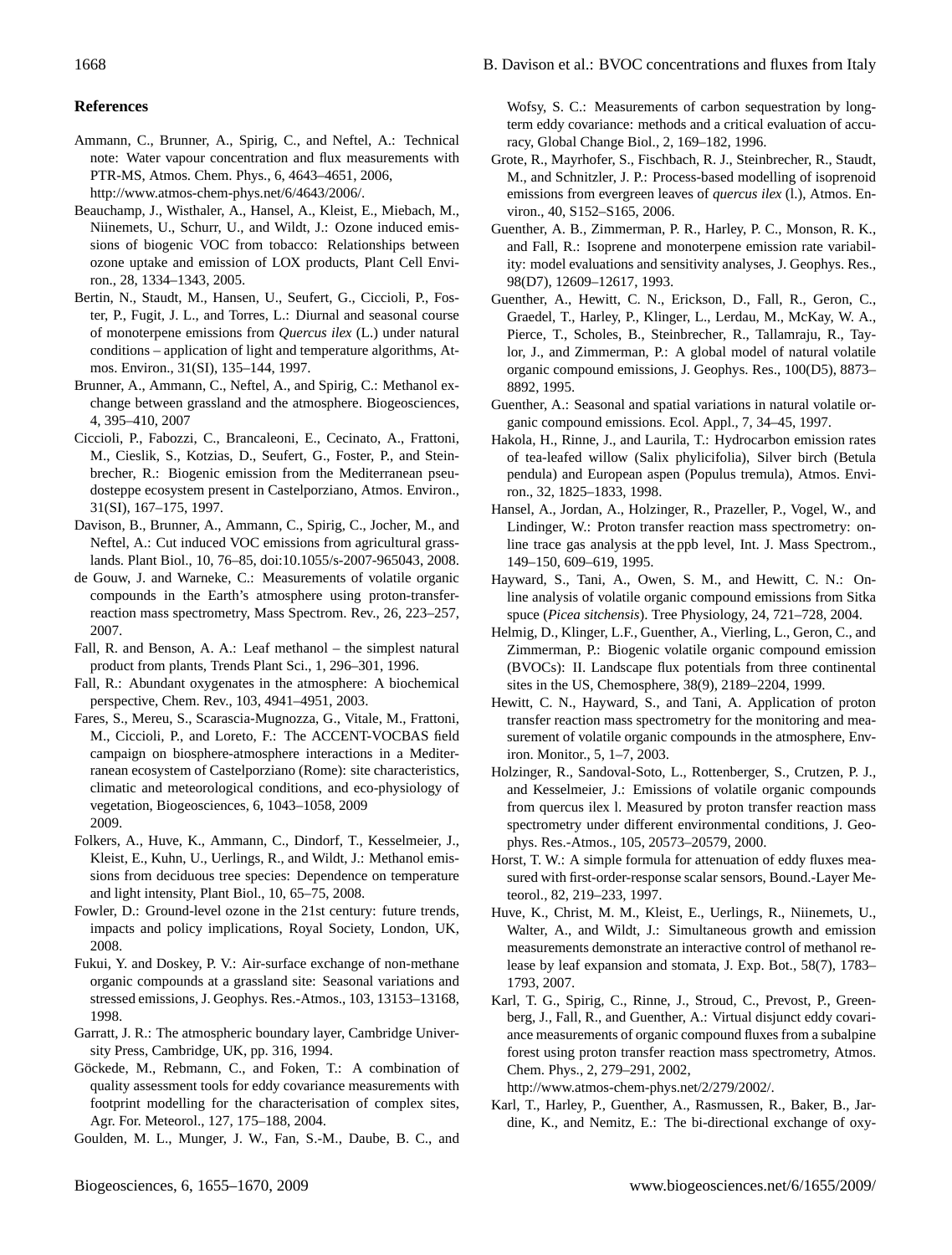genated vocs between a Loblolly pine (*Pinus Taeda*) plantation and the atmosphere, Atmospheric Chemistry And Physics, 5, 3015–3031, 2005.

- Kesselmeier, J., Bode, K., Hofmann, U., Müller, H., Schäfer, L., Wolf, A., Ciccioli, P., Brancaleoni, E., Cecinato, A., Frattoni, M., Foster, P., Ferrari, C., Jacob, V., Fugit, J. L., Dutaur, L., Simon, V., and Torres, L.: Emission of short chained organic acids, aldehydes and monoterpenes from *Quercus ilex* L. and *Pinus pinea* L. in relation to physiological activities, carbon budget and emission algorithms, Atmos. Environ., 31(SI), 119–133, 1997.
- Kuhn, U., Rottenberger, S., Biesenthal, T., Wolf, A., Schebeske, G., Ciccioli, P., and Kesselmeier, J.,: Strong correlation between isoprene emission and gross photosynthetic capacity during leaf phenology of the tropical tree species Hymenaea courbaril with fundamental changes in volatile organic compounds emission composition during early leaf development, Plant Cell Environ., 27(12), 1469–1485, 2004.
- Lindinger, W., Hansel, A., and Jordan, A.: On-line monitoring of volatile organic compounds at pptv levels by means of Proton-Transfer-Reaction Mass Spectrometry (PTR-MS) – Medical applications, food control and environmental research, Int. J. Mass Spectrom., 173, 191–241, 1998.
- Loreto, F., Barta, C., Brilli, F., and Nogues, I.: On the induction of volatile organic compound emissions by plants as consequence of wounding or fluctuations of light and temperature, Plant Cell Environ., 29, 1820–1828, 2006.
- Mudgett, M. B., and Clarke, S.: Characterization of plant lisoaspartyl methyltransferases that may be involved in seed survival – purification, cloning, and sequence-analysis of the wheatgerm enzyme, Biochemistry, 32, 11100–11111, 1993.
- Nemecek-Marshall, M., MacDonald, R. C., Franzen, J. J., Wojciechowski, C. L. and Fall, R.: Methanol Emission from Leaves (Enzymatic Detection of Gas-Phase Methanol and Relation of Methanol Fluxes to Stomatal Conductance and Leaf Development), Plant Physiol., 108, 4, 1359–1368. 1995
- Niinemets, U., Loreto, F., and Reichstein, M.: Physiological and physicochemical controls on foliar volatile organic compund emissions. Trends in plant science, 4, 180–186, 2004.
- Owen, S. M., Boissard, C., Street, R. A., Duckham, S. C., Csiky, O., and Hewitt, C. N.: Screening of 18 Mediterranean plant species for volatile organic compound emissions, Atmos. Environ., 31(SI), 101–117, 1997.
- Owen, S. M., Boissard, C., and Hewitt, C. N.: Volatile organic compounds (vocs) emitted from 40 mediterranean plant species: Voc speciation and extrapolation to habitat scale, Atmos. Environ., 35, 5393–5409, 2001.
- Owen, S. M., Harley, P., Guenther, A., and Hewitt, C. N.: Light dependency of VOC emissions from selected Mediterranean plant species, Atmos. Environ., 36, 3147–3159, 2002.
- Penuelas, J., Filella, I., Stefanescu, C., and Llusia, J.: Caterpillars of Euphydryas aurinia (Lepidoptera: Nymphalidae) feeding on Succisa pratensis leaves induce large foliar emissions of methanol, New Phytol., 167, 851–857, 2005.
- Rinne, H. J. I., Guenther, A. B., Warneke, C., de Gouw, J. A., and Luxembourg, S. L.: Disjunct eddy covariance technique for trace gas flux measurements, Geophys. Res. Lett., 28(16), 3139–3142, 2001.
- Rinne, J., Taipale, R., Markkanen, T., Ruuskanen, T. M., Hellén, H., Kajos, M. K., Vesala, T., and Kulmala, M.: Hydrocarbon fluxes

above a Scots pine forest canopy: measurements and modeling, Atmos. Chem. Phys., 7, 3361–3372, 2007,

- [http://www.atmos-chem-phys.net/7/3361/2007/.](http://www.atmos-chem-phys.net/7/3361/2007/)
- Schade, G. W. and Custer, T. G.: OVOC emissions from agricultural soil in northern Germany during the 2003 European heat wave, Atmos. Environ., 38, 6105–6114, 2004.
- Schade, G. W. and Goldstein, A. H.: Seasonal measurements of acetone and methanol: Abundances and implications for atmospheric budgets, Global Biogeochem. Cy., 20, 2006.
- Seufert, G., Bartzis, J., Bomboi, T., Ciccioli, P., Cieslik, S., Dlugi, R., Foster, P., Hewitt, C. N., Kesselmeier, J., Kotzias, D., Lenz, R., Manes, F., Perez Pastor, R., Steinbrecher, R., Torres, L., Valentini, R., and Versino, B.: An overview of the Castelporziano experiments, Atmos. Environ., 31(SI), 5–17, 1997.
- Sillman, S.: The relation between ozone,  $NO<sub>x</sub>$  and hydrocarbons in urban and polluted rural environments, Atmos. Environ., 33, 1821–1845, 1999.
- Simpson, D., Winiwarter, W., Borjesson, G.,Cinderby, S., Ferreiro, A. Guenther, A., Hewitt, C. N., Janson, R., Khalil, A., Owen, S., Pierce, T. E., Puxbaum, H., Shearer, M., Skiba, U., Steinbrecher, R., Tarrason, L., and Oquist, M. G.: Inventorying emissions from Nature in Europe, J. Geophys. Res., 104, 8113–8152, 1999.
- Spirig, C., Neftel, A., Ammann, C., Dommen, J., Grabmer, W., Thielmann, A., Schaub, A., Beauchamp, J., Wisthaler, A., and Hansel, A.: Eddy covariance flux measurements of biogenic VOCS during echo 2003 using proton transfer reaction mass spectrometry, Atmos. Chem. Phys., 5, 465–481, 2005, [http://www.atmos-chem-phys.net/5/465/2005/.](http://www.atmos-chem-phys.net/5/465/2005/)
- Staudt, M., Bertin, N., Hansen, U., Seufert, G., Ciccioli, P., Foster, P., Frenzel, B., and Fugit, J. L.: Seasonal and diurnal patterns of monoterpene emissions from *Pinus Pinea* (L) under field conditions, Atmos. Environ. 31(SI), 145–156, 1997.
- Staudt, M. and Bertin, N.: Light and temperature dependence of the emission of cyclic and acyclic monoterpenes from Holm Oak (*Quercus ilex* l.) leaves, Plant Cell Environ., 21, 385–395, 1998.
- Street, R. A., Owen, S., Duckham, S. C., Boissard, C., and Hewitt, C. N.: Effect of habitat and age on variations in volatile organic compound (VOC) emissions from *Quercus ilex* and *Pinus pinea*, Atmos. Environ., 31(SI), 89–100, 1997.
- Taipale, R., Ruuskanen, T. M., Rinne, J., Kajos, M. K., Hakola, H., Pohja, T., and Kulmala, M.: Technical Note: Quantitative long-term measurements of VOC concentrations by PTR-MS – measurement, calibration, and volume mixing ratio calculation methods, Atmos. Chem. Phys., 8, 6681–6698, 2008, [http://www.atmos-chem-phys.net/8/6681/2008/.](http://www.atmos-chem-phys.net/8/6681/2008/)
- Tani, A., Hayward, S., and Hewitt, C. N.: Measurement of monoterpenes and related compounds by proton transfer reaction mass spectrometry, Int. J. Mass Spectrom., 223–224, 561–578, 2003.
- Valentini, R., Greco, S., Seufert, G., Bertin, N., Ciccioli, P., Cecinato, A., Brancaleoni, E., and Frattoni, M.: Fluxes of biogenic VOC from Mediterranean vegetation by trap enrichment relaxed eddy accumulation, Atmos. Environ., 31(SI), 229–238, 1997.
- Warneke, C., Luxembourg, S. L., de Gouw, J. A., Rinne, H. J. I., Guenther, A. B., and Fall, R.: Disjunct eddy covariance measurements of oxygenated volatile organic compounds fluxes from an alfalfa field before and after cutting, J. Geophys. Res., 107(D8), 4067, doi:10.1029/2001JD000594, 2002.
- Wiberley, A. E., Linskey, A. R., Falbel, T. G., and Sharkey, T. D.: Development of the capacity for isoprene emission in kudzu,